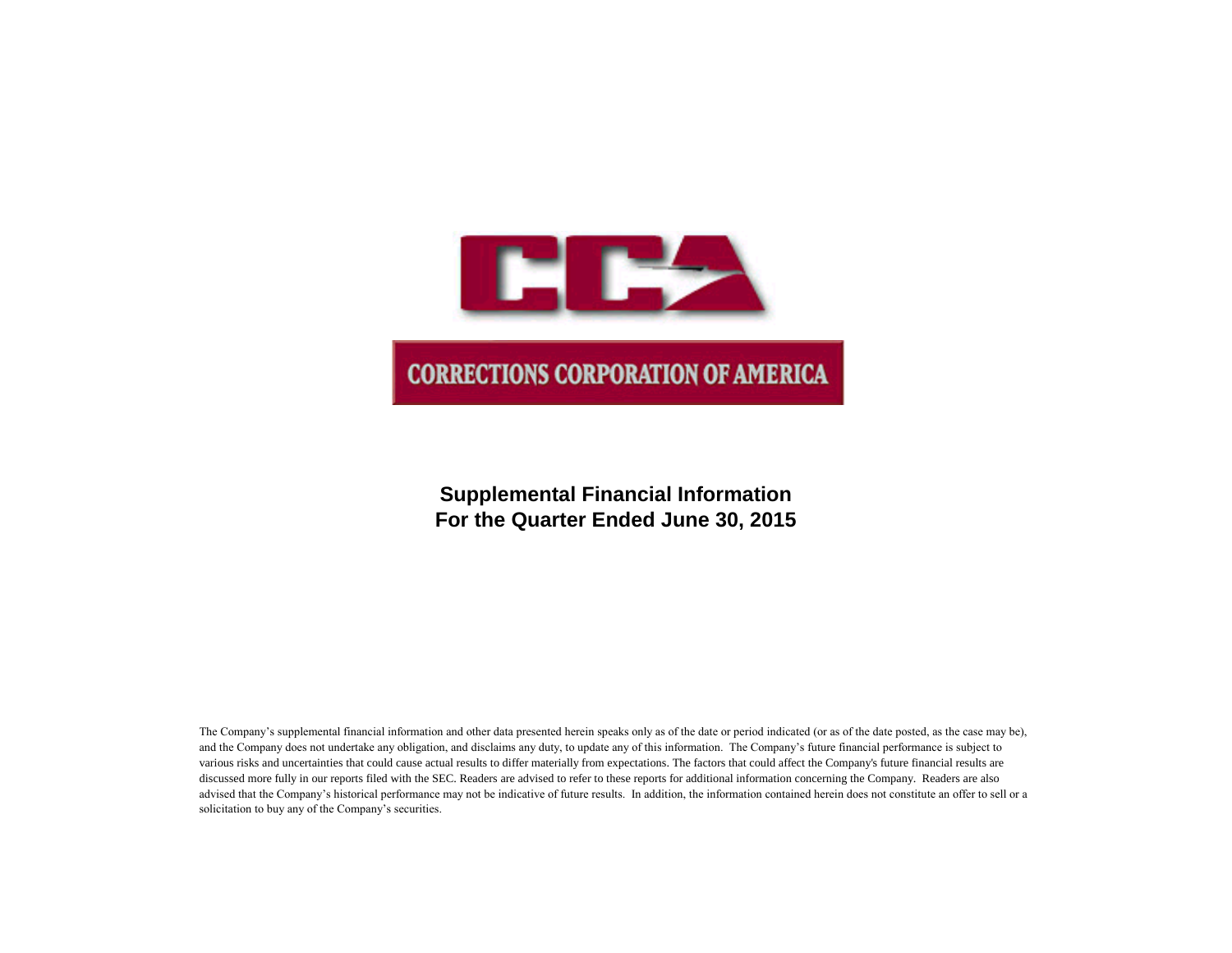# **CORRECTIONS CORPORATION OF AMERICA**

**Supplemental Financial Information For the Quarter Ended June 30, 2015**

## **TABLE OF CONTENTS**

| Consolidated Balance Sheets 2                                                                    |  |
|--------------------------------------------------------------------------------------------------|--|
| Consolidated Statements of Operations <b>Consolidated Statements</b> of Operations 3             |  |
| Reconciliation of Basic to Diluted Earnings Per Share <b>Conserverse Conserverse Authority</b> 4 |  |
| Calculation of Adjusted Diluted Earnings Per Share <b>Calculation</b> 6 5                        |  |
| Funds From Operations 6                                                                          |  |
|                                                                                                  |  |
| Segregated Data 9                                                                                |  |
| Analysis of Outstanding Debt 2014 10                                                             |  |
| Selected Operating Ratios 2014 11                                                                |  |
| Partner Information 22                                                                           |  |
| Facility Portfolio 2008 2014 13                                                                  |  |
|                                                                                                  |  |

Damon T. Hininger, President and Chief Executive Officer David M. Garfinkle, Chief Financial Officer 10 Burton Hills Boulevard Nashville, TN 37215 Tel.: (615) 263-3000 Fax: (615) 263-3010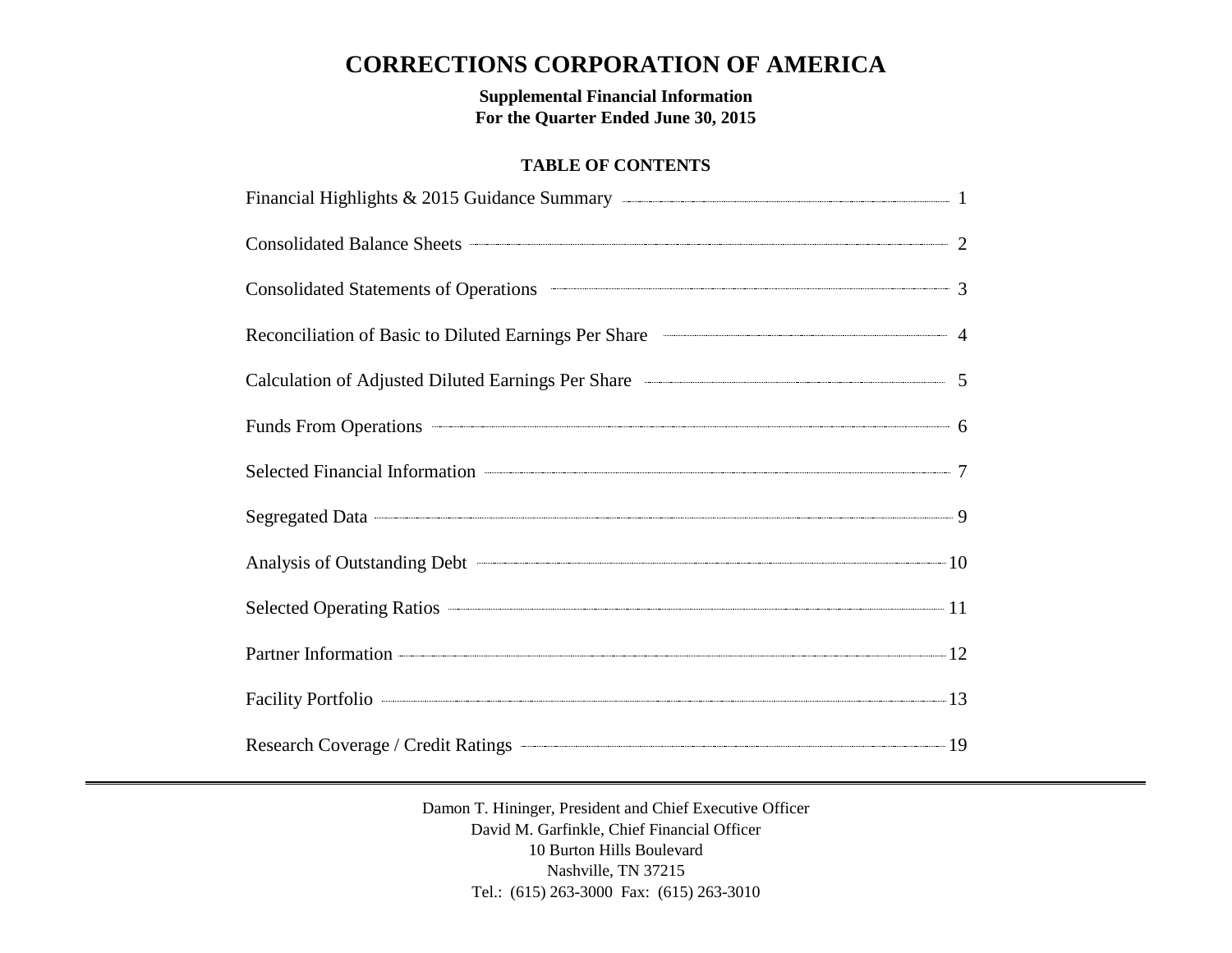### **FINANCIAL HIGHLIGHTS**

(Unaudited and amounts in thousands, except per share amounts)

|                                    | <b>For the Three Months Ended</b> |    |         | For the Six Months Ended |         |                 |         |  |  |
|------------------------------------|-----------------------------------|----|---------|--------------------------|---------|-----------------|---------|--|--|
|                                    | <b>June 30,</b>                   |    |         |                          |         | <b>June 30,</b> |         |  |  |
|                                    | 2015                              |    | 2014    |                          | 2015    |                 | 2014    |  |  |
| <b>REVENUE:</b>                    |                                   |    |         |                          |         |                 |         |  |  |
| Owned & controlled properties      | \$<br>404,245                     | \$ | 348,557 | \$                       | 776,367 | \$              | 687,726 |  |  |
| Managed only properties and other  | 55,050                            |    | 62,137  |                          | 108,928 |                 | 127,190 |  |  |
| Total revenue                      | 459,295                           |    | 410,694 |                          | 885,295 |                 | 814,916 |  |  |
| <b>NET OPERATING INCOME:</b>       |                                   |    |         |                          |         |                 |         |  |  |
| Owned & controlled properties      | 138,949                           |    | 118,922 |                          | 262,365 |                 | 232,872 |  |  |
| Managed only properties and other  | 2,311                             |    | 4,162   |                          | 4,233   |                 | 7,054   |  |  |
| Total net operating income         | 141,260                           | \$ | 123,084 |                          | 266,598 | \$              | 239,926 |  |  |
| <b>Adjusted Diluted EPS</b>        | \$<br>0.55                        | \$ | 0.49    | \$                       | 1.05    | \$              | 0.94    |  |  |
| <b>Normalized FFO Per Share</b>    | \$<br>0.74                        | \$ | 0.68    | \$                       | 1.42    | \$              | 1.30    |  |  |
| <b>AFFO Per Share</b>              | \$<br>0.73                        | \$ | 0.68    | \$                       | 1.41    | \$              | 1.26    |  |  |
| <b>Debt Leverage</b>               | 2.9x                              |    | 3.1x    |                          | 3.0x    |                 | 3.2x    |  |  |
| <b>Fixed Charge Coverage Ratio</b> | 9.8x                              |    | 9.2x    |                          | 9.5x    |                 | 9.0x    |  |  |

### **2015 GUIDANCE SUMMARY**

|                                         | Q3 2015 |      |          |      |         | <b>Full Year 2015</b> |          |       |  |
|-----------------------------------------|---------|------|----------|------|---------|-----------------------|----------|-------|--|
|                                         | Low-End |      | High-End |      | Low-End |                       | High-End |       |  |
| <b>Adjusted Diluted EPS</b>             | \$      | 0.43 | \$       | 0.45 | \$      | 1.91                  | \$       | 1.97  |  |
| <b>Normalized FFO Per Share</b>         | \$      | 0.62 | \$       | 0.64 | \$      | 2.64                  | \$       | 2.71  |  |
| <b>AFFO Per Share</b>                   | \$      | 0.60 | \$       | 0.61 | \$      | 2.59                  | \$       | 2.65  |  |
| <b>Adjusted EBITDA</b>                  | \$      | 96.0 | \$       | 99.0 | \$      | 400.3                 | \$       | 413.3 |  |
| <b>Capital Expenditures</b>             |         |      |          |      |         |                       |          |       |  |
| Prison construction & land acquisitions |         |      |          |      | \$      | 135.0                 | \$       | 145.0 |  |
| Maintenance on real estate assets       |         |      |          |      |         | 25.0                  |          | 26.0  |  |
| Information technology and other assets |         |      |          |      |         | 33.0                  |          | 37.0  |  |
| Total capital expenditures              |         |      |          |      |         | 193.0                 |          | 208.0 |  |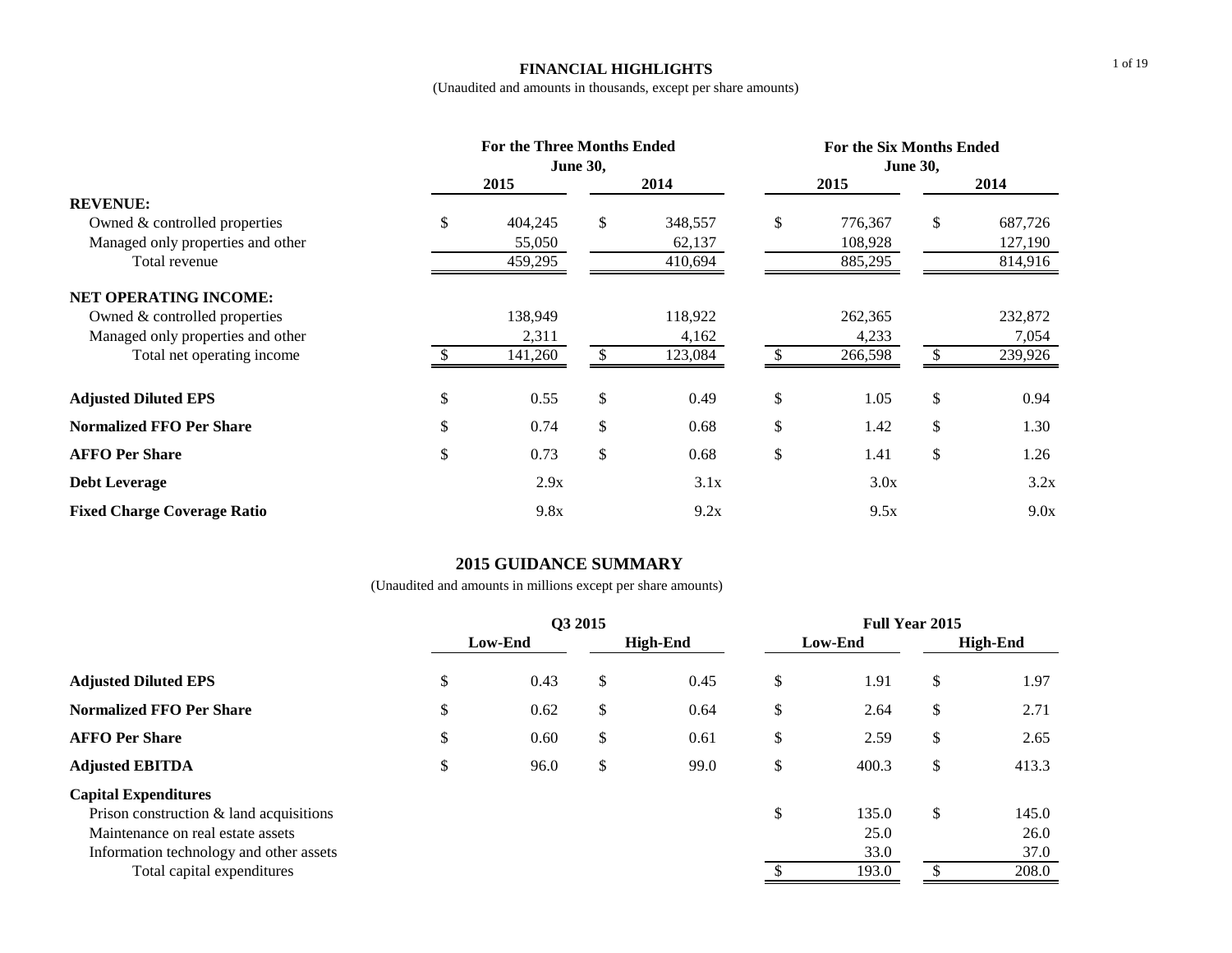### **CONSOLIDATED BALANCE SHEETS**

|                                             | <b>June 30,</b>        | March 31,              | December 31,           | September 30,           | <b>June 30,</b>          |  |
|---------------------------------------------|------------------------|------------------------|------------------------|-------------------------|--------------------------|--|
| <b>ASSETS</b>                               | 2015                   | 2015                   | 2014                   | 2014                    | 2014                     |  |
| Cash and cash equivalents                   | $\mathbb{S}$<br>41,069 | 74,022<br>$\mathbb{S}$ | 74,393<br>$\mathbb{S}$ | 48,847<br>$\mathcal{S}$ | \$<br>46,615             |  |
| Restricted cash                             | 1,641                  | 2,254                  |                        |                         |                          |  |
| Accounts receivable, net of allowance       | 229,541                | 226,275                | 248,588                | 292,466                 | 246,894                  |  |
| Current deferred tax assets                 | 8,884                  | 11,414                 | 13,229                 | 11,430                  | 6,351                    |  |
| Prepaid expenses and other current assets   | 41,347                 | 29,213                 | 29,775                 | 26,925                  | 29,007                   |  |
| Assets held for sale                        |                        |                        |                        | 4,145                   | $\overline{\phantom{a}}$ |  |
| Total current assets                        | 322,482                | 343,178                | 365,985                | 383,813                 | 328,867                  |  |
| Property and equipment, net                 | 2,755,292              | 2,720,082              | 2,658,628              | 2,614,264               | 2,538,996                |  |
| Restricted cash                             | 114                    | 105                    | 2,858                  | 2,707                   | 2,607                    |  |
| Investment in direct financing lease        | 1,992                  | 2,617                  | 3,223                  | 3,811                   | 4,382                    |  |
| Goodwill                                    | 15,155                 | 15,155                 | 16,110                 | 16,110                  | 16,110                   |  |
| Non-current deferred tax assets             | 4,035                  | 3,479                  | 2,301                  | 4,537                   | 5,875                    |  |
| Other assets                                | 76,096                 | 75,155                 | 78,086                 | 75,908                  | 76,657                   |  |
| Total assets                                | 3,175,166              | 3,159,771              | 3,127,191              | 3,101,150<br>\$         | 2,973,494                |  |
| <b>LIABILITIES AND STOCKHOLDERS' EQUITY</b> |                        |                        |                        |                         |                          |  |
| Accounts payable and accrued expenses       | \$<br>307,591          | \$<br>316,149          | \$<br>317,620          | \$<br>247,815           | \$<br>237,808            |  |
| Income taxes payable                        | 1,086                  | 659                    | 1,368                  | 889                     | 676                      |  |
| Total current liabilities                   | 308,677                | 316,808                | 318,988                | 248,704                 | 238,484                  |  |
| Long-term debt, net of current portion      | 1,238,000              | 1,240,000              | 1,200,000              | 1,240,000               | 1,195,000                |  |
| Deferred revenue                            | 82,976                 | 91,607                 | 87,227                 | 70,775                  | 936                      |  |
| Other liabilities                           | 64,352                 | 37,740                 | 39,476                 | 39,378                  | 39,444                   |  |
| <b>Total liabilities</b>                    | 1,694,005              | 1,686,155              | 1,645,691              | 1,598,857               | 1,473,864                |  |
| Commitments and contingencies               |                        |                        |                        |                         |                          |  |
| Common stock - \$0.01 par value             | 1,171                  | 1,170                  | 1,168                  | 1,165                   | 1,164                    |  |
| Additional paid-in capital                  | 1,752,646              | 1,746,727              | 1,748,303              | 1,739,240               | 1,734,404                |  |
| Accumulated deficit                         | (272, 656)             | (274, 281)             | (267, 971)             | (238, 112)              | (235,938)                |  |
| Total stockholders' equity                  | 1,481,161              | 1,473,616              | 1,481,500              | 1,502,293               | 1,499,630                |  |
| Total liabilities and stockholders' equity  | 3,175,166              | 3,159,771<br>S         | 3,127,191<br>\$        | 3,101,150<br>\$         | 2,973,494<br>\$          |  |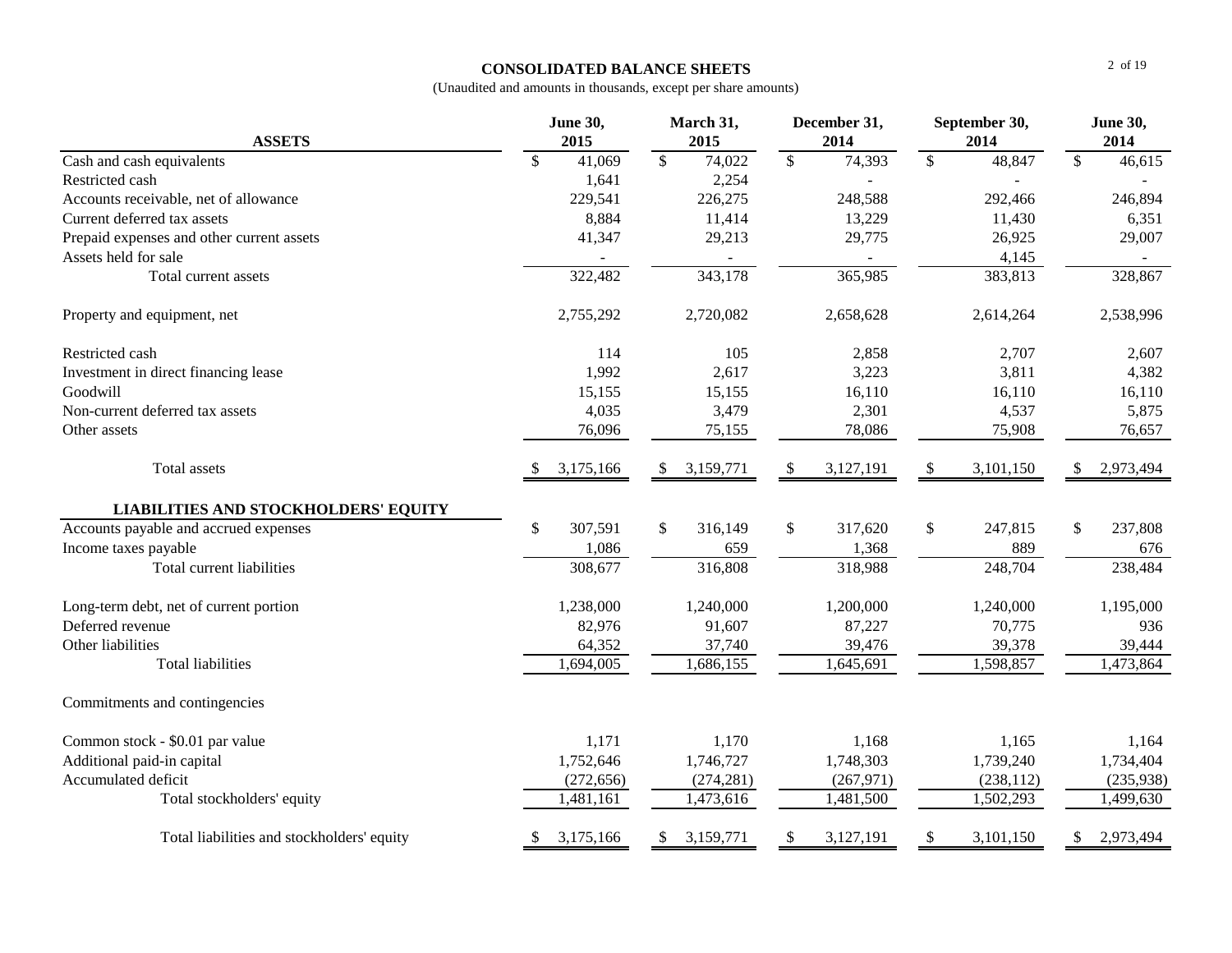### **CONSOLIDATED STATEMENTS OF OPERATIONS**

|                                   | <b>For the Three Months Ended</b> |    |         |    | <b>For the Six Months Ended</b> |                 |          |  |
|-----------------------------------|-----------------------------------|----|---------|----|---------------------------------|-----------------|----------|--|
|                                   | <b>June 30,</b>                   |    |         |    |                                 | <b>June 30,</b> |          |  |
|                                   | 2015                              |    | 2014    |    | 2015                            |                 | 2014     |  |
| <b>REVENUE:</b>                   |                                   |    |         |    |                                 |                 |          |  |
| Owned & controlled properties     | \$<br>404,245                     | \$ | 348,557 | \$ | 776,367                         | \$              | 687,726  |  |
| Managed only and other            | 55,050                            |    | 62,137  |    | 108,928                         |                 | 127,190  |  |
| Total revenue                     | 459,295                           |    | 410,694 |    | 885,295                         |                 | 814,916  |  |
| <b>EXPENSES:</b>                  |                                   |    |         |    |                                 |                 |          |  |
| Operating:                        |                                   |    |         |    |                                 |                 |          |  |
| Owned & controlled properties     | 265,296                           |    | 229,635 |    | 514,002                         |                 | 454,854  |  |
| Managed only and other            | 52,739                            |    | 57,975  |    | 104,695                         |                 | 120,136  |  |
| Total operating expenses          | 318,035                           |    | 287,610 |    | 618,697                         |                 | 574,990  |  |
| General and administrative        | 23,107                            |    | 26,559  |    | 49,979                          |                 | 51,951   |  |
| Depreciation and amortization     | 38,400                            |    | 28,752  |    | 67,085                          |                 | 57,136   |  |
| Asset impairments                 |                                   |    | 2,238   |    | 955                             |                 | 2,238    |  |
|                                   | 379,542                           |    | 345,159 |    | 736,716                         |                 | 686,315  |  |
| <b>OPERATING INCOME</b>           | 79,753                            |    | 65,535  |    | 148,579                         |                 | 128,601  |  |
| <b>OTHER (INCOME) EXPENSE:</b>    |                                   |    |         |    |                                 |                 |          |  |
| Interest expense, net             | 11,761                            |    | 8,364   |    | 21,951                          |                 | 18,712   |  |
| Other (income) expense            | 36                                |    | (613)   |    | 10                              |                 | (1,000)  |  |
|                                   | 11,797                            |    | 7,751   |    | 21,961                          |                 | 17,712   |  |
| <b>INCOME BEFORE INCOME TAXES</b> | 67,956                            |    | 57,784  |    | 126,618                         |                 | 110,889  |  |
| Income tax expense                | (2,653)                           |    | (2,052) |    | (4,038)                         |                 | (3, 419) |  |
| <b>NET INCOME</b>                 | 65,303                            | -S | 55,732  | -S | 122,580                         | -S              | 107,470  |  |
|                                   |                                   |    |         |    |                                 |                 |          |  |
| <b>BASIC EARNINGS PER SHARE</b>   | 0.56                              |    | 0.48    |    | 1.05                            |                 | 0.93     |  |
| <b>DILUTED EARNINGS PER SHARE</b> | \$<br>0.55                        | \$ | 0.48    | \$ | 1.04                            | \$              | 0.92     |  |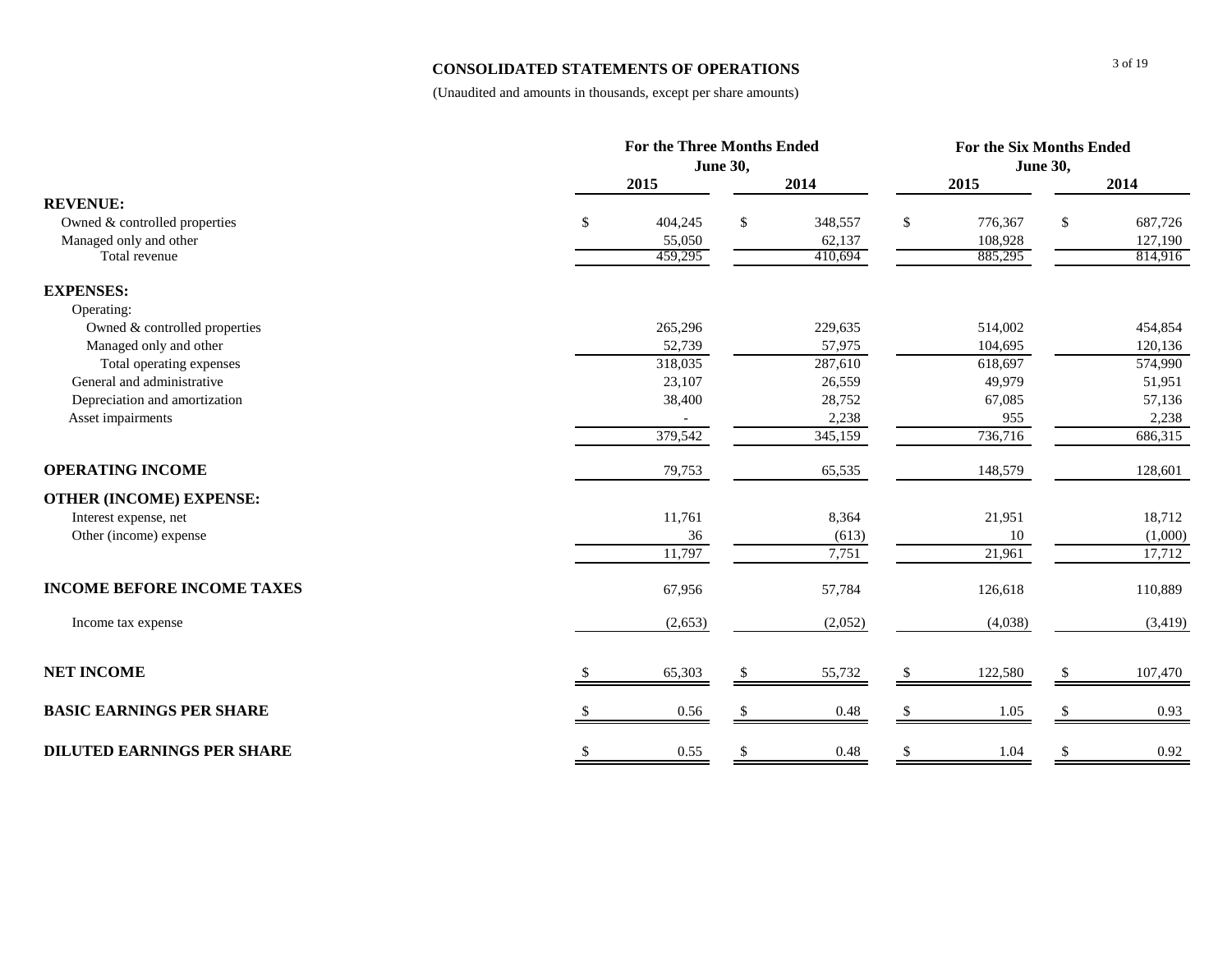### **RECONCILIATION OF BASIC TO DILUTED EARNINGS PER SHARE**

|                                                         | <b>For the Three Months Ended</b> |         |                 |         |                 | <b>For the Six Months Ended</b> |  |         |  |  |
|---------------------------------------------------------|-----------------------------------|---------|-----------------|---------|-----------------|---------------------------------|--|---------|--|--|
|                                                         |                                   |         | <b>June 30,</b> |         | <b>June 30,</b> |                                 |  |         |  |  |
|                                                         |                                   | 2015    |                 | 2014    |                 | 2015                            |  | 2014    |  |  |
| Basic:                                                  |                                   |         |                 |         |                 |                                 |  |         |  |  |
| Net income                                              |                                   | 65,303  |                 | 55,732  |                 | 122,580                         |  | 107,470 |  |  |
| Diluted:                                                |                                   |         |                 |         |                 |                                 |  |         |  |  |
| Net income                                              |                                   | 65,303  |                 | 55,732  |                 | 122,580                         |  | 107,470 |  |  |
| Basic:                                                  |                                   |         |                 |         |                 |                                 |  |         |  |  |
| Weighted average common shares outstanding              |                                   | 117,064 |                 | 116,379 |                 | 116,960                         |  | 116,221 |  |  |
| Unvested restricted common stock                        |                                   | (102)   |                 | (265)   |                 | (161)                           |  | (277)   |  |  |
| Weighted average common shares outstanding-basic        |                                   | 116,962 |                 | 116,114 |                 | 116,799                         |  | 115,944 |  |  |
| Diluted:                                                |                                   |         |                 |         |                 |                                 |  |         |  |  |
| Weighted average common shares outstanding-basic        |                                   | 116,962 |                 | 116,114 |                 | 116,799                         |  | 115,944 |  |  |
| Effect of dilutive securities:                          |                                   |         |                 |         |                 |                                 |  |         |  |  |
| Stock options                                           |                                   | 720     |                 | 835     |                 | 794                             |  | 899     |  |  |
| Restricted stock-based compensation                     |                                   | 130     |                 | 247     |                 | 197                             |  | 236     |  |  |
| Weighted average shares and assumed conversions-diluted |                                   | 117,812 |                 | 117,196 |                 | 117,790                         |  | 117,079 |  |  |
| Basic earnings per share                                |                                   | 0.56    |                 | 0.48    |                 | 1.05                            |  | 0.93    |  |  |
| Diluted earnings per share                              |                                   | 0.55    |                 | 0.48    |                 | 1.04                            |  | 0.92    |  |  |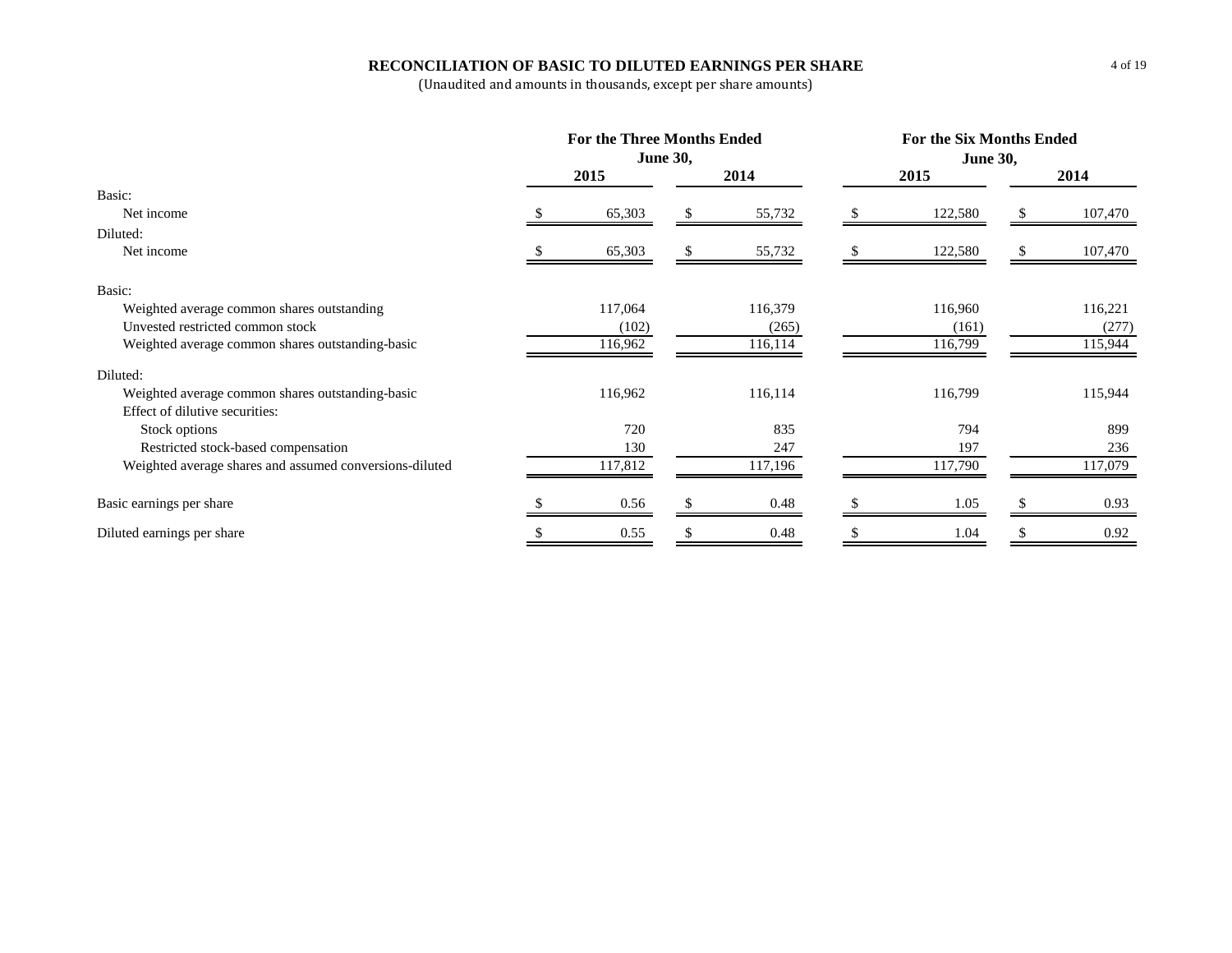### **CALCULATION OF ADJUSTED DILUTED EARNINGS PER SHARE**

|                                                                                      | <b>For the Three Months Ended</b> | <b>June 30,</b> |            | For the Six Months Ended<br><b>June 30,</b> |               |  |
|--------------------------------------------------------------------------------------|-----------------------------------|-----------------|------------|---------------------------------------------|---------------|--|
|                                                                                      | 2015                              |                 | 2014       | 2015                                        | 2014          |  |
| Net Income                                                                           | \$<br>65,303                      | \$              | 55,732     | \$<br>122,580                               | \$<br>107,470 |  |
| Special items:<br>Asset impairments, net                                             |                                   |                 | 2,235      | 955                                         | 2,235         |  |
| Diluted adjusted net income                                                          | 65,303                            |                 | 57,967     | 123,535                                     | 109,705       |  |
| Weighted average common shares outstanding - basic<br>Effect of dilutive securities: | 116,962                           |                 | 116,114    | 116,799                                     | 115,944       |  |
| Stock options<br>Restricted stock-based compensation                                 | 720<br>130                        |                 | 835<br>247 | 794<br>197                                  | 899<br>236    |  |
| Weighted average shares and assumed conversions - diluted                            | 117,812                           |                 | 117,196    | 117,790                                     | 117,079       |  |
| <b>Adjusted Diluted Earnings Per Share</b>                                           | 0.55                              |                 | 0.49       | 1.05                                        | 0.94          |  |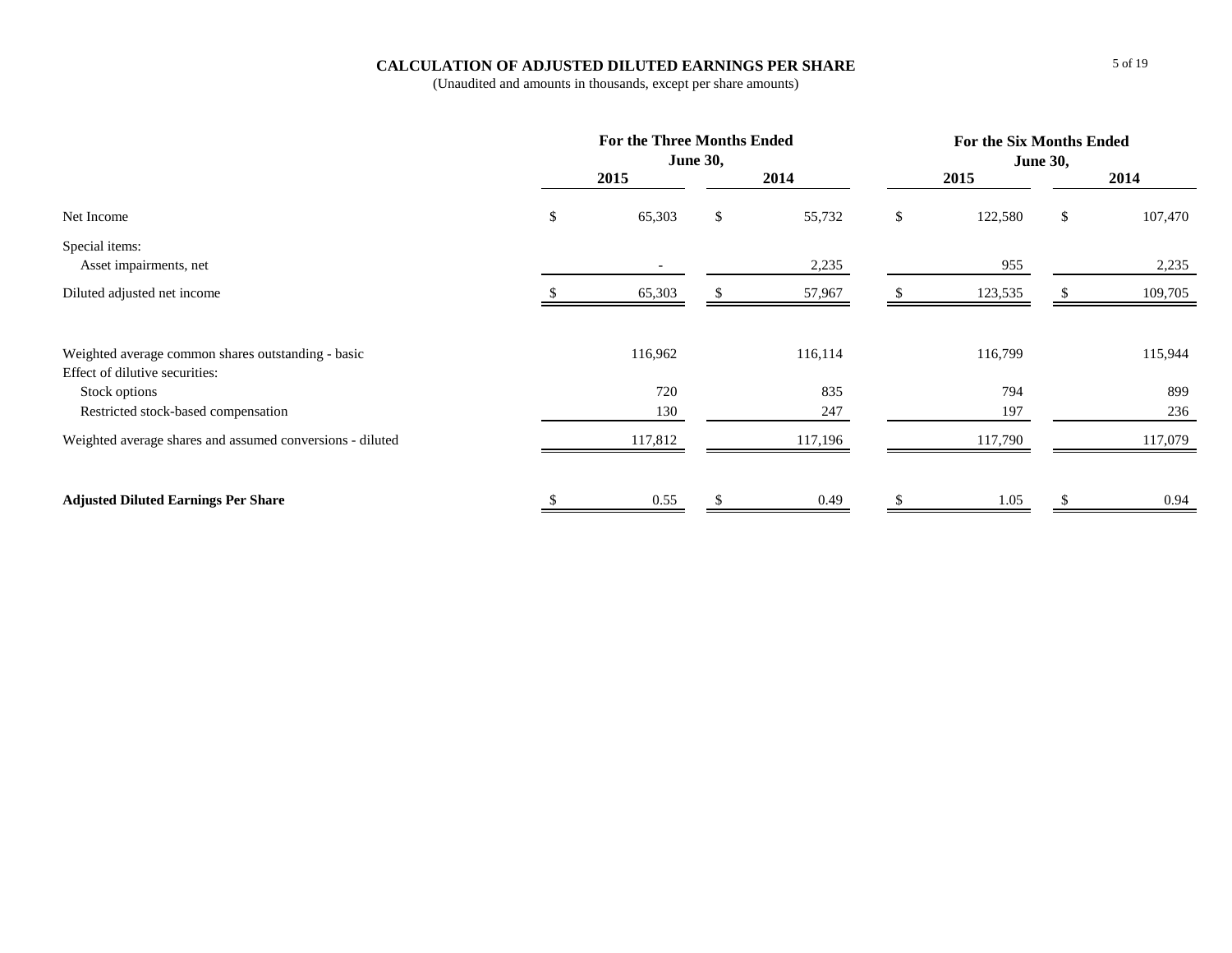#### **FUNDS FROM OPERATIONS**

(Unaudited and amounts in thousands, except per share amounts)

|                                                        |               | <b>For the Three Months Ended</b> | <b>June 30,</b> |         |               | For the Six Months Ended | <b>June 30,</b> |           |
|--------------------------------------------------------|---------------|-----------------------------------|-----------------|---------|---------------|--------------------------|-----------------|-----------|
|                                                        |               | 2015                              |                 | 2014    |               | 2015                     |                 | 2014      |
| <b>FUNDS FROM OPERATIONS:</b>                          |               |                                   |                 |         |               |                          |                 |           |
| Net income                                             | \$            | 65,303                            | \$              | 55,732  | \$            | 122,580                  | \$              | 107,470   |
| Depreciation of real estate assets                     |               | 22,175                            |                 | 21,431  |               | 43,447                   |                 | 42,508    |
| Impairment of real estate assets, net                  |               |                                   |                 | 2,235   |               |                          |                 | 2,235     |
| <b>Funds From Operations</b>                           |               | 87,478                            | S.              | 79,398  | \$.           | 166,027                  | -\$             | 152,213   |
| Goodwill and other impairments, net                    |               |                                   |                 |         |               | 955                      |                 |           |
| Normalized Funds From Operations                       | <sup>\$</sup> | 87,478                            | \$              | 79,398  | \$            | 166,982                  | <sup>\$</sup>   | 152,213   |
| Maintenance capital expenditures on real estate assets |               | (6,176)                           |                 | (4,221) |               | (10, 414)                |                 | (12, 949) |
| Stock-based compensation                               |               | 3,910                             |                 | 3,631   |               | 7,708                    |                 | 6,924     |
| Amortization of debt costs and other non-cash interest |               | 776                               |                 | 777     |               | 1,552                    |                 | 1,548     |
| Other non-cash revenue and expenses                    |               | (16)                              |                 | (16)    |               | (32)                     |                 | (32)      |
| <b>Adjusted Funds From Operations</b>                  |               | 85,972                            | S.              | 79,569  | $\mathcal{S}$ | 165,796                  |                 | 147,704   |
| <b>NORMALIZED FUNDS FROM OPERATIONS PER SHARE:</b>     |               |                                   |                 |         |               |                          |                 |           |
| <b>Basic</b>                                           |               | 0.75                              |                 | 0.68    |               | 1.43                     |                 | 1.31      |
| Diluted                                                |               | 0.74                              |                 | 0.68    |               | 1.42                     |                 | 1.30      |
| <b>ADJUSTED FUNDS FROM OPERATIONS PER SHARE:</b>       |               |                                   |                 |         |               |                          |                 |           |
| Basic                                                  |               | 0.74                              |                 | 0.69    |               | 1.42                     |                 | 1.27      |
| Diluted                                                |               | 0.73                              |                 | 0.68    |               | 1.41                     |                 | 1.26      |

FFO and AFFO are widely accepted non-GAAP supplemental measures of REIT performance following the standards established by the National Association of Real Estate Investment Trusts (NAREIT). CCA believes that FFO and AFFO are important operating measures that supplement discussion and analysis of the Company's results of operations and are used to review and assess operating performance of the Company and its correctional facilities and their management teams. NAREIT defines FFO as net income computed in accordance with generally accepted accounting principles, excluding gains (or losses) from sales of property and extraordinary items, plus depreciation and amortization of real estate and impairment of depreciable real estate. Because the historical cost accounting convention used for real estate assets requires depreciation (except on land), this accounting presentation assumes that the value of real estate assets diminishes at a level rate over time. Because of the unique structure, design and use of the Company's correctional facilities, management believes that assessing performance of the Company's correctional facilities without the impact of depreciation or amortization is useful. CCA may make adjustments to FFO from time to time for certain other income and expenses that it considers non-recurring, infrequent or unusual, even though such items may require cash settlement, because such items do not reflect a necessary component of the ongoing operations of the Company. Normalized FFO excludes the effects of such items. CCA calculates AFFO by adding to Normalized FFO non-cash expenses such as the amortization of deferred financing costs and stock-based compensation, and by subtracting from Normalized FFO recurring real estate expenditures that are capitalized and then amortized, but which are necessary to maintain a REIT's properties and its revenue stream. Some of these capital expenditures contain a discretionary element with respect to when they are incurred, while others may be more urgent. Therefore, these capital expenditures may fluctuate from quarter to quarter, depending on the nature of the expenditures required, seasonal factors such as weather, and budgetary conditions. Other companies may calculate FFO, Normalized FFO, and AFFO differently than the Company does, or adjust for other items, and therefore comparability may be limited. FFO, Normalized FFO, and AFFO and their corresponding per share measures are not measures of performance under GAAP, and should not be considered as an alternative to cash flows from operating activities, a measure of liquidity or an alternative to net income as indicators of the Company's operating performance or any other measure of performance derived in accordance with GAAP. This data should be read in conjunction with the Company's consolidated financial statements and related notes included in its filings with the Securities and Exchange Commission.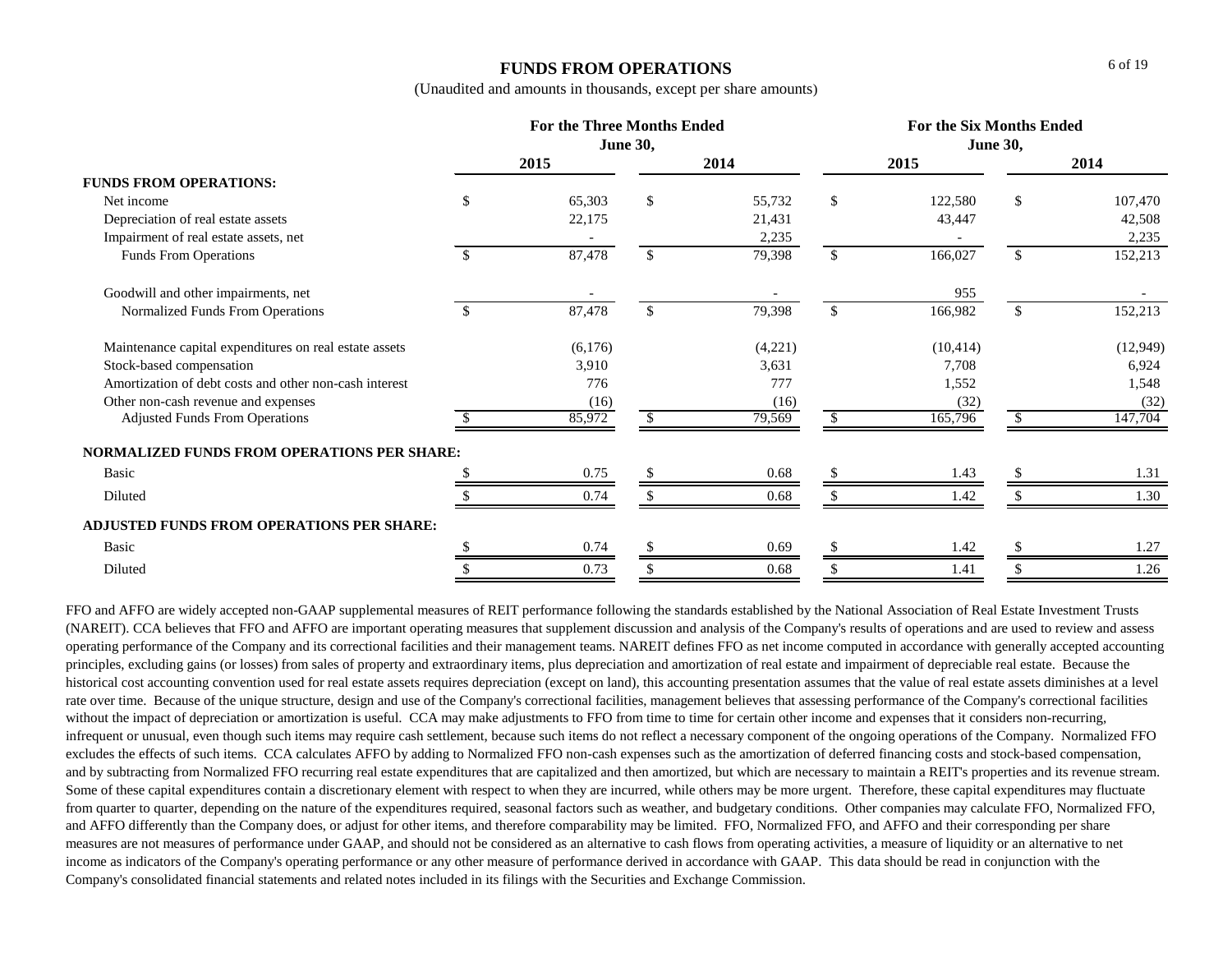## **SELECTED FINANCIAL INFORMATION**

|                                                                                                                                              |                           | June 30, 2015                         |                                           | March 31, 2015                        |                           | December 31, 2014             | September 30, 2014             |                               | June 30, 2014            |                               |
|----------------------------------------------------------------------------------------------------------------------------------------------|---------------------------|---------------------------------------|-------------------------------------------|---------------------------------------|---------------------------|-------------------------------|--------------------------------|-------------------------------|--------------------------|-------------------------------|
| <b>BALANCE SHEET:</b><br>Property and equipment<br>Accumulated depreciation and amortization                                                 | \$<br>$\mathbb{S}$        | 3.972.708<br>(1,217,416)<br>2,755,292 | \$                                        | 3.899.174<br>(1,179,092)<br>2,720,082 | \$<br>$\sqrt{3}$          | 3.810.052<br>(1,151,424)      | $\$\,$<br>$\sqrt{3}$           | 3.763.027<br>(1,148,763)      | $\mathbb{S}$             | 3.662.895<br>(1, 123, 899)    |
| Property and equipment, net                                                                                                                  |                           |                                       | $\mathcal{S}$                             |                                       |                           | 2,658,628                     |                                | 2,614,264                     | $\mathcal{S}$            | 2,538,996                     |
| Assets held for sale                                                                                                                         | \$                        | $\overline{a}$                        | \$                                        | $\overline{a}$                        | \$                        | $\overline{a}$                | $\boldsymbol{\mathsf{S}}$      | 4,145                         | \$                       |                               |
| Total assets                                                                                                                                 | \$                        | 3,175,166                             | \$                                        | 3,159,771                             | \$                        | 3,127,191                     | $\mathbb{S}$                   | 3,101,150                     | $\mathbb{S}$             | 2,973,494                     |
| Maintenance & technology capital expenditures for the quarter ended                                                                          | \$                        | 11,303                                | \$                                        | 14,542                                | \$                        | 17,792                        | \$                             | 10,571                        | $\mathbb{S}$             | 9,671                         |
| Total debt                                                                                                                                   | \$                        | 1,238,000                             | \$                                        | 1,240,000                             | \$                        | 1,200,000                     | \$                             | 1,240,000                     | \$                       | 1,195,000                     |
| Equity book value                                                                                                                            | \$                        | 1,481,161                             | \$                                        | 1,473,616                             | \$                        | 1,481,500                     | $\mathcal{S}$                  | 1,502,293                     | $\mathbb{S}$             | 1,499,630                     |
| <b>LIQUIDITY:</b>                                                                                                                            |                           |                                       |                                           |                                       |                           |                               |                                |                               |                          |                               |
| Cash and cash equivalents                                                                                                                    | \$                        | 41,069                                | \$                                        | 74,022                                | \$                        | 74,393                        | $\$$                           | 48,847                        | $\mathbb{S}$             | 46,615                        |
| Availability under revolving credit facility                                                                                                 | \$                        | 322,867                               | \$                                        | 318,729                               | \$                        | 358,729                       | $\sqrt{\ }$                    | 318,729                       | \$                       | 363,729                       |
| <b>CAPITALIZATION:</b><br>Common shares outstanding<br>Common share price at end of period<br>Market value of common equity at end of period | $\sqrt{2}$                | 117,119<br>33.08<br>3,874,297         | $\frac{1}{3}$                             | 117,000<br>40.26<br>4,710,420         | $\frac{\$}{\$}$           | 116,764<br>36.34<br>4,243,204 | \$<br>$\overline{\$}$          | 116,476<br>34.36<br>4,002,115 | $\sqrt[6]{}$             | 116,413<br>32.85<br>3,824,167 |
| Total equity market capitalization                                                                                                           | $\mathcal{S}$             | 3,874,297                             | $\sqrt[6]{\frac{1}{2}}$                   | 4,710,420                             | $\sqrt[6]{\frac{1}{2}}$   | 4,243,204                     | $\sqrt[6]{\frac{1}{2}}$        | 4,002,115                     | $\sqrt[6]{\frac{1}{2}}$  | 3,824,167                     |
| Total market capitalization (market value of equity plus debt)                                                                               | $\$\,$                    | 5,112,297                             | $\mathbb{S}$                              | 5,950,420                             | $\mathbb{S}$              | 5,443,204                     | $\mathcal{S}$                  | 5,242,115                     | $\mathbb{S}$             | 5,019,167                     |
| <b>Regular Dividends</b>                                                                                                                     | \$                        | 63,689                                | \$                                        | 63,621                                | \$                        | 59,896                        | \$                             | 59,750                        | $\$\,$                   | 59,743                        |
| Dividends per common share                                                                                                                   | $\mathcal{S}$             | 0.54                                  | \$                                        | 0.54                                  | \$                        | 0.51                          | \$                             | 0.51                          | \$                       | 0.51                          |
| Annualized dividend yield                                                                                                                    |                           | 6.5%                                  |                                           | 5.4%                                  |                           | 5.6%                          |                                | 5.9%                          |                          | 6.2%                          |
| <b>EBITDA</b>                                                                                                                                | $\$$                      | 118,117                               | \$                                        | 97,537                                | \$                        | 70,418                        | \$                             | 98,270                        | $\mathsf{\$}$            | 94,900                        |
| <b>ADJUSTED EBITDA</b>                                                                                                                       | \$                        | 107,425                               | \$                                        | 98,492                                | \$                        | 98,262                        | \$                             | 98,270                        | $\mathbb{S}$             | 97,138                        |
| <b>NORMALIZED FUNDS FROM OPERATIONS</b>                                                                                                      | \$                        | 87,478                                | \$                                        | 79,504                                | \$                        | 79,373                        | \$                             | 78,958                        | \$                       | 79,398                        |
| Basic normalized funds from operations per share                                                                                             | $\overline{\overline{3}}$ | 0.75                                  | $\mathcal{S}$<br>$\overline{\mathcal{S}}$ | 0.68                                  | $\overline{\overline{s}}$ | 0.68                          | \$<br>$\overline{\mathcal{S}}$ | 0.68                          | \$<br>$\overline{s}$     | 0.68                          |
| Diluted normalized funds from operations per share<br>FFO PAYOUT RATIO                                                                       |                           | 0.74<br>73.0%                         |                                           | 0.68<br>79.4%                         |                           | 0.67<br>76.1%                 |                                | 0.67<br>76.1%                 |                          | 0.68<br>75.0%                 |
|                                                                                                                                              |                           |                                       |                                           |                                       |                           |                               |                                |                               |                          |                               |
| <b>ADJUSTED FUNDS FROM OPERATIONS</b>                                                                                                        | \$                        | 85,972                                | \$                                        | 79,824                                | \$                        | 76,770                        | \$                             | 77,602                        | \$                       | 79,569                        |
| Basic adjusted funds from operations per share<br>Diluted adjusted funds from operations per share                                           |                           | 0.74<br>0.73                          | $\overline{\mathcal{S}}$                  | 0.68<br>0.68                          | $\overline{\overline{s}}$ | 0.66<br>0.65                  | $\overline{\mathcal{S}}$       | 0.67<br>0.66                  | $\overline{\mathcal{S}}$ | 0.69<br>0.68                  |
| <b>AFFO PAYOUT RATIO</b>                                                                                                                     |                           | 74.0%                                 |                                           | 79.4%                                 |                           | 78.5%                         |                                | 77.3%                         |                          | 75.0%                         |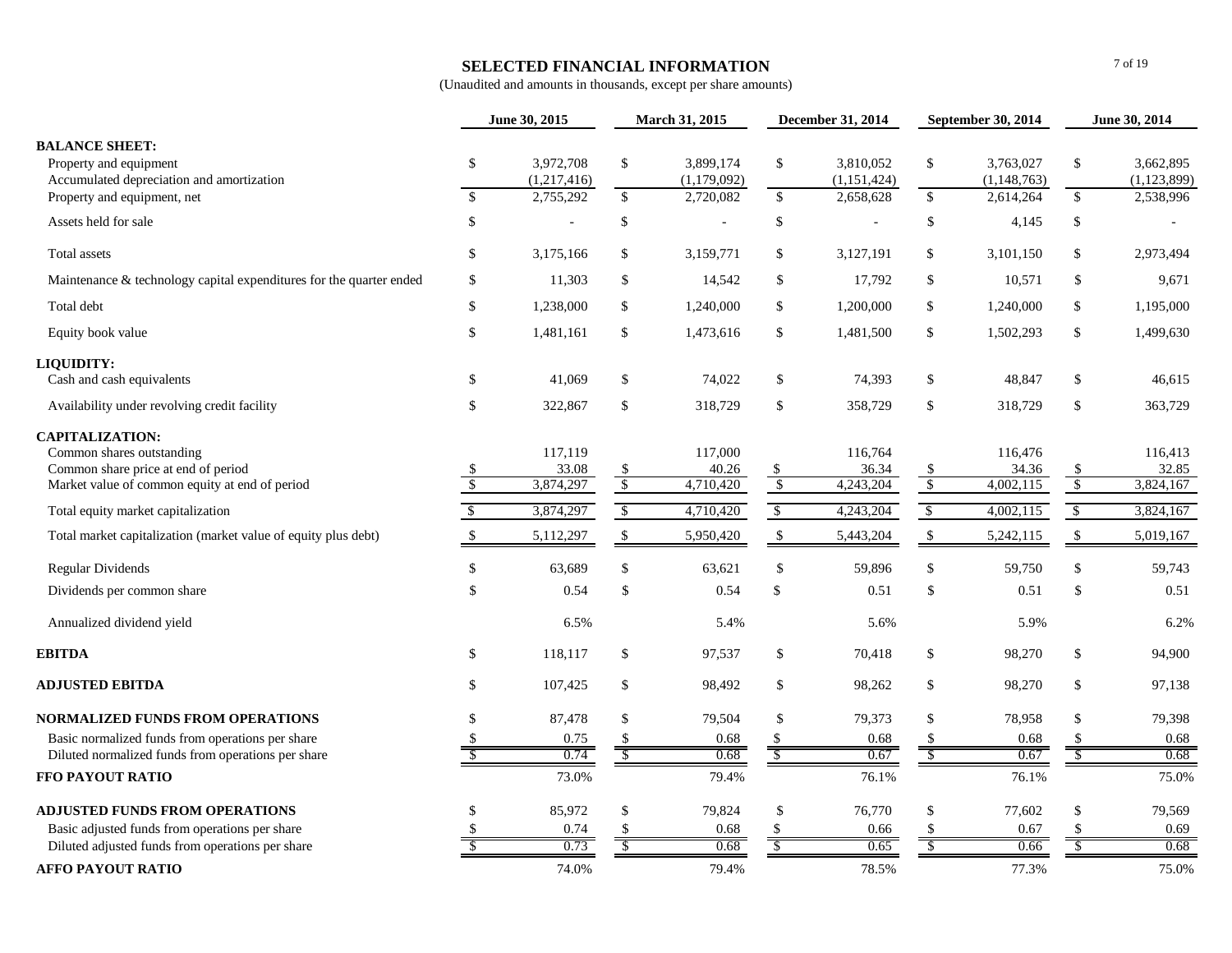### **SELECTED FINANCIAL INFORMATION**

(Unaudited and amounts in thousands, except per share amounts)

|                                                                                    |               | For the Three Months Ended June 30,<br>2015 |               | 2014           |               | For the Six Months Ended June 30,<br>2015 |               | 2014           |
|------------------------------------------------------------------------------------|---------------|---------------------------------------------|---------------|----------------|---------------|-------------------------------------------|---------------|----------------|
| Number of days per period                                                          |               | 91                                          |               | 91             |               | 181                                       |               | 181            |
| <b>ALL FACILITIES:</b>                                                             |               |                                             |               |                |               |                                           |               |                |
| Average available beds                                                             |               | 79,980                                      |               | 83,674         |               | 79,262                                    |               | 84,334         |
| Average compensated occupancy                                                      |               | 84.9%                                       |               | 84.9%          |               | 84.5%                                     |               | 84.6%          |
| Total compensated man-days                                                         |               | 6,179,110                                   |               | 6,462,229      |               | 12,121,750                                |               | 12,915,017     |
| Revenue per compensated man-day<br>Operating expenses per compensated man-day: (1) | \$            | 72.79                                       | \$            | 61.95          | \$            | 71.50                                     | $\mathbb{S}$  | 61.89          |
| Fixed expense (2)                                                                  |               | 36.98                                       |               | 32.08          |               | 36.34                                     |               | 32.58          |
| Variable expense                                                                   |               | 15.26                                       |               | 11.28          |               | 14.41                                     |               | 11.15          |
| Total                                                                              |               | 52.24                                       |               | 43.36          |               | 50.75                                     |               | 43.73          |
| Operating income per compensated man-day                                           |               | 20.55                                       | $\mathbb{S}$  | 18.59          | $\mathbb{S}$  | 20.75                                     | $\mathcal{S}$ | 18.16          |
| Operating margin                                                                   |               | 28.2%                                       |               | 30.0%          |               | 29.0%                                     |               | 29.3%          |
| DEPRECIATION AND AMORTIZATION:                                                     |               |                                             |               |                |               |                                           |               |                |
| Depreciation expense on real estate                                                |               | 22,175                                      |               | 21,431         |               | 43,447                                    |               | 42,508         |
| Depreciation expense associated with STFRC rent payment                            |               | 8,475                                       |               |                |               | 8,475                                     |               |                |
| Other depreciation expense                                                         |               | 7,761                                       |               | 7,332          |               | 15,185                                    |               | 14,650         |
| Amortization of intangibles<br>Depreciation and amortization                       |               | (11)<br>38,400                              | <sup>\$</sup> | (11)<br>28,752 | $\mathbb{S}$  | (22)<br>67,085                            | $\mathbb{S}$  | (22)<br>57,136 |
|                                                                                    |               |                                             |               |                |               |                                           |               |                |
| <b>NET OPERATING INCOME:</b>                                                       |               |                                             |               |                |               |                                           |               |                |
| Revenue                                                                            |               |                                             |               |                |               |                                           |               |                |
| Owned & controlled properties                                                      | \$            | 404,245                                     | \$            | 348,557        | \$            | 776,367                                   | \$            | 687,726        |
| Managed only and other                                                             |               | 55,050                                      |               | 62,137         |               | 108,928                                   |               | 127,190        |
| <b>Total revenues</b>                                                              |               | 459,295                                     |               | 410,694        |               | 885,295                                   |               | 814,916        |
| <b>Operating Expenses</b>                                                          |               |                                             |               |                |               |                                           |               |                |
| Owned & controlled properties                                                      |               | 265,296                                     |               | 229,635        |               | 514,002                                   |               | 454,854        |
| Managed only and other                                                             |               | 52,739                                      |               | 57,975         |               | 104,695                                   |               | 120,136        |
| Total operating expenses                                                           |               | 318,035                                     |               | 287,610        |               | 618,697                                   |               | 574,990        |
| Facility Net Operating Income                                                      |               |                                             |               |                |               |                                           |               |                |
| Owned & controlled properties                                                      |               | 138,949                                     |               | 118,922        |               | 262,365                                   |               | 232,872        |
| Managed only and other                                                             |               | 2,311                                       |               | 4,162          |               | 4,233                                     |               | 7,054          |
| Total net operating income                                                         | $\mathcal{S}$ | 141,260                                     | \$            | 123,084        | $\mathcal{S}$ | 266,598                                   | $\mathbb{S}$  | 239,926        |

(1) The calculations of expenses per man-day for the first and second quarters of 2014 exclude expenses incurred for the Diamondback facility because of the distorted impact they have on the statistics. The expenses were i connection with the activation of the facility in anticipation of a new contract. In April 2014, the decision was made to once again idle the facility in the absence of a definitive customer contract. The de-activation was the end of the second quarter of 2014.

(2) Fixed expense and the corresponding fixed expense per compensated man-day for the three and six months ended June 30, 2015 includes depreciation expense of \$8.5 million and interest expense of \$2.2 million associated w South Texas Family Residential Center (STFRC) lease payments. These amounts are also deducted from our calculation of Adjusted EBITDA, because we believe this presentation is more reflective of the cash flows associated wi the facility's operations, and therefore cash available to service our debt and pay dividends to our shareholders.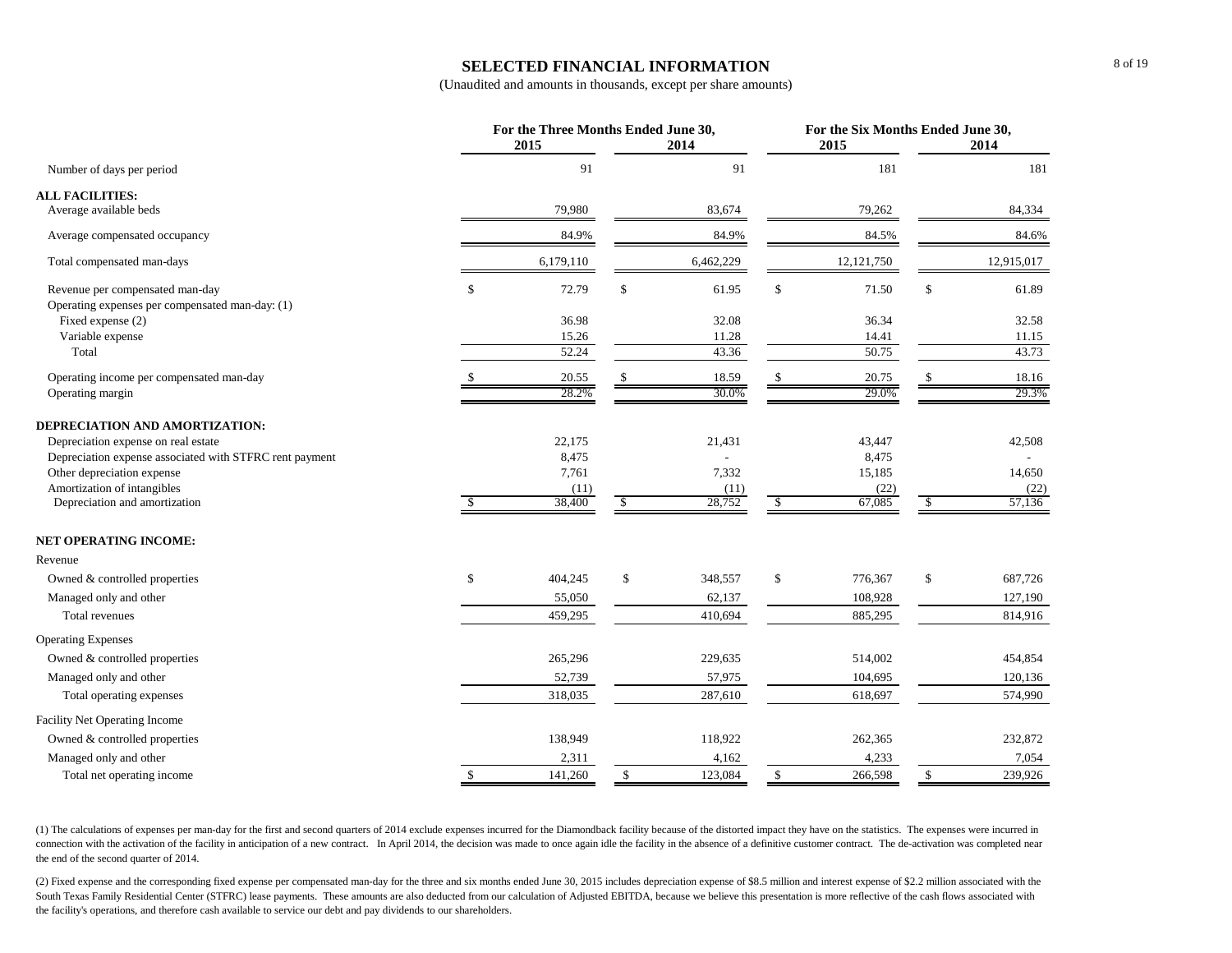#### **SEGREGATED DATA**

#### (Unaudited and amounts in thousands, except per share amounts)

|                                                                                |               | For the Three Months Ended June 30,<br>2015 |              | 2014      |               | For the Six Months Ended June 30,<br>2015 |              | 2014      |
|--------------------------------------------------------------------------------|---------------|---------------------------------------------|--------------|-----------|---------------|-------------------------------------------|--------------|-----------|
| <b>OWNED AND MANAGED FACILITIES:</b>                                           |               |                                             |              |           |               |                                           |              |           |
| Corrections revenue                                                            | $\mathbb{S}$  | 396,053                                     | $\$$         | 340,024   | $\mathcal{S}$ | 760,017                                   | \$           | 674,936   |
| Operating expenses:                                                            |               |                                             |              |           |               |                                           |              |           |
| Fixed expense (1)                                                              |               | 193,885                                     |              | 170,386   |               | 371,456                                   |              | 343,025   |
| Variable expense                                                               |               | 80,226                                      |              | 57,293    |               | 146,955                                   |              | 112,302   |
| Total                                                                          |               | 274,111                                     |              | 227,679   |               | 518,411                                   |              | 455,327   |
| Facility net operating income                                                  | $\mathcal{S}$ | 121,942                                     | $\mathbb{S}$ | 112,345   | $\mathbb{S}$  | 241,606                                   | $\mathbb{S}$ | 219,609   |
| Average available beds                                                         |               | 64,544                                      |              | 66,222    |               | 63,826                                    |              | 66,222    |
| Average compensated occupancy                                                  |               | 82.8%                                       |              | 82.1%     |               | 82.3%                                     |              | 81.7%     |
| Total compensated man-days                                                     |               | 4,866,134                                   |              | 4,948,921 |               | 9,511,126                                 |              | 9,796,872 |
| Revenue per compensated man-day                                                | $\mathbb{S}$  | 81.39                                       | <b>S</b>     | 68.71     | $\mathcal{S}$ | 79.91                                     | \$.          | 68.89     |
| Operating expenses per compensated man-day: (2)                                |               |                                             |              |           |               |                                           |              |           |
| Fixed $(1)$                                                                    |               | 39.84                                       |              | 34.18     |               | 39.05                                     |              | 34.74     |
| Variable                                                                       |               | 16.49                                       |              | 11.56     |               | 15.45                                     |              | 11.45     |
| Total                                                                          |               | 56.33                                       |              | 45.74     |               | 54.50                                     |              | 46.19     |
| Operating income per compensated man-day                                       |               | 25.06                                       | \$.          | 22.97     | $\mathcal{S}$ | 25.41                                     | \$.          | 22.70     |
| Operating margin                                                               |               | 30.8%                                       |              | 33.4%     |               | 31.8%                                     |              | 33.0%     |
| <b>MANAGED ONLY FACILITIES:</b>                                                |               |                                             |              |           |               |                                           |              |           |
| Corrections revenue                                                            | $\mathbb{S}$  | 53,714                                      | $\$$         | 60,328    | $\mathcal{S}$ | 106,658                                   | \$           | 124,331   |
| Operating expenses:                                                            |               |                                             |              |           |               |                                           |              |           |
| Fixed expense                                                                  |               | 34,630                                      |              | 38,174    |               | 69,028                                    |              | 80,389    |
| Variable expense                                                               |               | 14,070                                      |              | 15,662    |               | 27,681                                    |              | 31,892    |
| Total                                                                          |               | 48,700                                      |              | 53,836    |               | 96,709                                    |              | 112,281   |
| Facility net operating income                                                  |               | 5,014                                       | \$           | 6,492     | -\$           | 9,949                                     | \$           | 12,050    |
| Average available beds                                                         |               | 15,436                                      |              | 17,452    |               | 15,436                                    |              | 18,112    |
| Average compensated occupancy                                                  |               | 93.5%                                       |              | 95.3%     |               | 93.4%                                     |              | 95.1%     |
| Total compensated man-days                                                     |               | 1,312,976                                   |              | 1,513,308 |               | 2,610,624                                 |              | 3,118,145 |
| Revenue per compensated man-day<br>Operating expenses per compensated man-day: | $\mathbb{S}$  | 40.91                                       | $\$$         | 39.86     | $\mathcal{S}$ | 40.86                                     | \$           | 39.87     |
| Fixed expense                                                                  |               | 26.38                                       |              | 25.23     |               | 26.44                                     |              | 25.78     |
| Variable expense                                                               |               | 10.72                                       |              | 10.35     |               | 10.60                                     |              | 10.23     |
| Total                                                                          |               | 37.10                                       |              | 35.58     |               | 37.04                                     |              | 36.01     |
| Operating income per compensated man-day                                       |               | 3.81                                        |              | 4.28      |               | 3.82                                      |              | 3.86      |
| Operating margin                                                               |               | 9.3%                                        |              | 10.7%     |               | 9.3%                                      |              | 9.7%      |

(1) Fixed expense and the corresponding fixed expense per compensated man-day for the three and six months ended June 30, 2015 includes depreciation expense of \$8.5 million and interest expense of \$2.2 million associated w are also deducted from our calculation of Adjusted EBITDA, because we believe this presentation is more reflective of the cash flows associated with the facility's operations, and therefore cash available to service our de

(2) The calculations of expenses per man-day for the first and second quarters of 2014 exclude expenses incurred for the Diamondback facility because of the distorted impact they have on the statistics. The expenses were i facility in anticipation of a new contract. In April 2014, the decision was made to once again idle the facility in the absence of a definitive customer contract. The de-activation was completed near the end of the second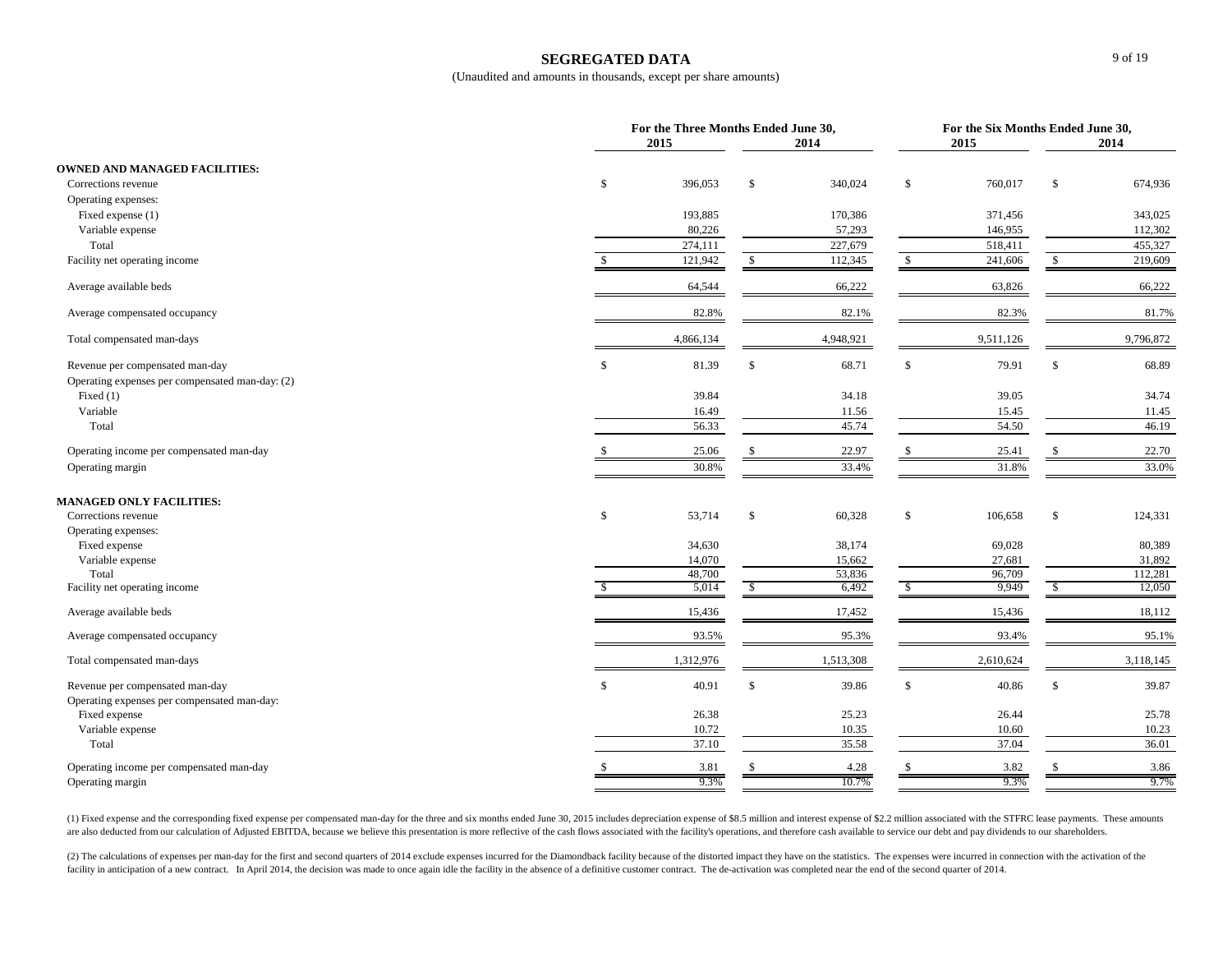#### **ANALYSIS OF OUTSTANDING DEBT**

(Unaudited and amounts in thousands)

|                                  |   | Outstanding<br><b>Balance</b><br>12/31/2014 |     | <b>Outstanding</b><br><b>Balance</b><br>6/30/2015 | <b>Stated</b><br><b>Interest</b><br>Rate | <b>Effective</b><br>Interest<br>Rate |    | <b>Maturity</b><br>Date | Callable/<br>Redeemable                                                                                                                                                                                                              |
|----------------------------------|---|---------------------------------------------|-----|---------------------------------------------------|------------------------------------------|--------------------------------------|----|-------------------------|--------------------------------------------------------------------------------------------------------------------------------------------------------------------------------------------------------------------------------------|
| <b>Fixed Rate:</b>               |   |                                             |     |                                                   |                                          |                                      |    |                         |                                                                                                                                                                                                                                      |
| \$350 Million Senior Notes       | S | 350,000                                     | \$. | 350,000                                           | 4.625%                                   | 4.80%                                |    | May 2023                | Prior to February 1, 2023, redeemable at a "make-whole"<br>redemption price, plus accrued and unpaid interest; thereafter the<br>notes are redeemable at 100% of the aggregate principal amount plus<br>accrued and unpaid interest. |
| \$325 Million Senior Notes       |   | 325,000                                     |     | 325,000                                           | 4.125%                                   | 4.38%                                |    | April 2020              | Prior to January 1, 2020, redeemable at a "make-whole" redemption<br>price, plus accrued and unpaid interest; thereafter the notes are<br>redeemable at 100% of the aggregate principal amount plus accrued<br>and unpaid interest.  |
| <b>Total Fixed Rate Debt</b>     |   | 675,000                                     |     | 675,000                                           |                                          |                                      |    |                         |                                                                                                                                                                                                                                      |
| <b>Floating Rate:</b>            |   |                                             |     |                                                   |                                          |                                      |    |                         |                                                                                                                                                                                                                                      |
| <b>Revolving Credit Facility</b> |   | 525,000                                     |     | 563,000                                           | 2.17%                                    | 2.44%                                | 2) | December 2017           |                                                                                                                                                                                                                                      |
| <b>Grand Total Debt</b>          |   | 1,200,000                                   |     | 1,238,000                                         | 3.31%                                    | 3.56%                                |    | 4.60                    | 3)                                                                                                                                                                                                                                   |

<sup>1)</sup> Includes amortization of debt issuance costs.

<sup>2)</sup> During March 2013, the Company amended and extended the revolving credit facility to an aggregate capacity of \$900.0 million with a maturity of December 2017. On July 22, 2015, the Company further amended and restated the \$900.0 million revolving credit facility with principally the same terms, with the exception of a reduction by 0.25% in the applicable margin of base rate and LIBOR rate loans and a new five-year-term, among other changes. The \$900.0 million revolving credit facility now matures in July 2020. The Company also has \$14.1 million of letters of credit outstanding under a sub-facility reducing the available capacity under the revolving credit facility to \$322.9 million as of June 30, 2015. Based on the Company's current leverage ratio, the revolving credit facility bears interest at LIBOR plus a margin of 1.25%.

<sup>3)</sup> Represents the weighted average debt maturity in years.

#### *Debt Maturity Schedule at June 30, 2015:*

| <u>Year</u>       | <b>Total Debt</b><br><b>Maturing</b> | % of Debt<br><b>Maturing</b> | % of Debt<br><b>Maturing</b> |           |
|-------------------|--------------------------------------|------------------------------|------------------------------|-----------|
| 2015              | \$                                   | $0.00\%$                     | $0.00\%$                     | \$600     |
| 2016              |                                      | $0.00\%$                     | $0.00\%$                     | millions) |
| 2017              | 563,000                              | 45.48%                       | 45.48%                       | \$400     |
| 2018              |                                      | 0.00%                        | 45.48%                       |           |
| 2019              |                                      | 0.00%                        | 45.48%                       | 5.5200    |
| <b>Thereafter</b> | 675,000                              | 54.52%                       | 100.00%                      |           |
|                   | ,238,000                             | 100.00%                      |                              | \$0       |
|                   |                                      |                              |                              |           |

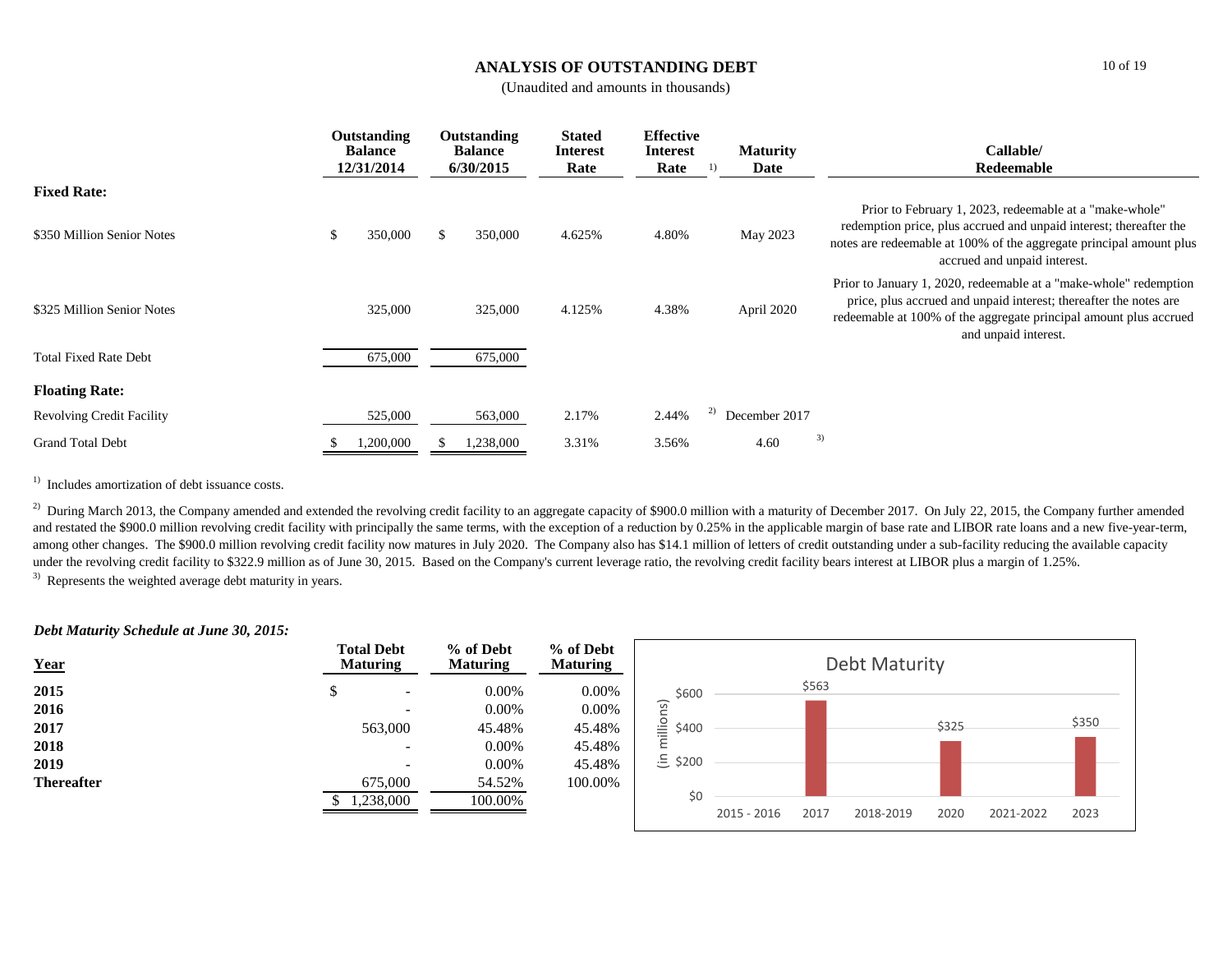### **SELECTED OPERATING RATIOS**

(Unaudited and amounts in thousands, except per share amounts)

|                                                                                                                           |               | For the Three Months Ended<br><b>June 30,</b> |                        |              |          | For the Six Months Ended<br><b>June 30,</b> |         |  |
|---------------------------------------------------------------------------------------------------------------------------|---------------|-----------------------------------------------|------------------------|--------------|----------|---------------------------------------------|---------|--|
|                                                                                                                           |               | 2015                                          | 2014                   |              | 2015     |                                             | 2014    |  |
| <b>COVERAGE RATIOS:</b>                                                                                                   |               |                                               |                        |              |          |                                             |         |  |
| Interest coverage ratio (Adjusted EBITDA/Interest incurred) (x)                                                           |               | 9.8x                                          | 9.2x                   |              | 9.5x     |                                             | 9.0x    |  |
| Fixed charge coverage ratio (Adjusted EBITDA/(Interest incurred + Scheduled prin pmts)) (x)                               |               | 9.8x                                          | 9.2x                   |              | 9.5x     |                                             | 9.0x    |  |
| Senior debt coverage ratio (Senior debt/Annualized Adjusted EBITDA) (x)                                                   |               | 2.9x                                          | 3.1x                   |              | 3.0x     |                                             | 3.2x    |  |
| Total debt coverage ratio (Total debt/Annualized Adjusted EBITDA) (x)                                                     |               | 2.9x                                          | 3.1x                   |              | 3.0x     |                                             | 3.2x    |  |
| Accounts receivable turnover (Annualized revenues/Accounts receivable) (x)                                                |               | 8.0x                                          | 6.7x                   |              | 7.7x     |                                             | 6.6x    |  |
| <b>DEBT/EQUITY RATIOS:</b>                                                                                                |               |                                               |                        |              |          |                                             |         |  |
| Total debt/Total market capitalization                                                                                    |               | 24.2%                                         | 23.8%                  |              | 24.2%    |                                             | 23.8%   |  |
| Total debt/Equity market capitalization                                                                                   |               | 32.0%                                         | 31.2%                  |              | 32.0%    |                                             | 31.2%   |  |
| Total debt/Book equity capitalization                                                                                     |               | 83.6%                                         | 79.7%                  |              | 83.6%    |                                             | 79.7%   |  |
| Total debt/Gross book value of real estate assets                                                                         |               | 31.1%                                         | 32.6%                  |              | 31.1%    |                                             | 32.6%   |  |
| RETURN ON INVESTMENT RATIOS:                                                                                              |               |                                               |                        |              |          |                                             |         |  |
| Annualized return on operating real estate investments                                                                    |               |                                               |                        |              |          |                                             |         |  |
| (Annualized Adjusted EBITDA/Average operating real estate investments (undepreciated book value)*)                        |               | 10.9%                                         | 10.6%                  |              | 10.6%    |                                             | 10.4%   |  |
| Annualized return on total assets                                                                                         |               |                                               |                        |              |          |                                             |         |  |
| (Annualized Adjusted EBITDA/Average total assets (undepreciated book value)*)                                             |               | 9.8%                                          | 9.5%                   |              | 9.5%     |                                             | 9.2%    |  |
| <b>OVERHEAD RATIOS:</b>                                                                                                   |               |                                               |                        |              |          |                                             |         |  |
| Annualized general & administrative expenses (excl. non-recurring costs)/Average total assets (undepreciated book value)* |               | 2.1%                                          | 2.6%                   |              | 2.3%     |                                             | 2.5%    |  |
| General & administrative expenses (excluding non-recurring costs)/Total revenues                                          |               | 5.0%                                          | 6.5%                   |              | 5.6%     |                                             | 6.4%    |  |
| <b>INTEREST EXPENSE, NET:</b>                                                                                             |               |                                               |                        |              |          |                                             |         |  |
| Interest income                                                                                                           | $\mathbb{S}$  | (587)                                         | -S<br>(2,460)          | \$           | (721)    | \$                                          | (2,747) |  |
| Interest incurred                                                                                                         |               | 10,951                                        | 10,614                 |              | 21,695   |                                             | 20,913  |  |
| Interest expense associated with STFRC lease                                                                              |               | 2,217                                         | $\sim$                 |              | 2,217    |                                             | $\sim$  |  |
| Amortization of debt costs and other non-cash interest                                                                    |               | 776                                           | 777                    |              | 1,552    |                                             | 1,548   |  |
| Capitalized interest                                                                                                      |               | (1,596)                                       | (567)                  |              | (2,792)  |                                             | (1,002) |  |
| Interest expense, net                                                                                                     | -S            | 11,761                                        | 8,364<br>- \$          | -\$          | 21,951   | \$                                          | 18,712  |  |
| <b>EBITDA CALCULATION:</b>                                                                                                |               |                                               |                        |              |          |                                             |         |  |
| Net income                                                                                                                | \$            | 65,303                                        | $\mathbb{S}$<br>55,732 | \$           | 122,580  | \$                                          | 107,470 |  |
| Interest expense, net                                                                                                     |               | 11,761                                        | 8,364                  |              | 21,951   |                                             | 18,712  |  |
| Depreciation and amortization                                                                                             |               | 38,400                                        | 28,752                 |              | 67,085   |                                             | 57,136  |  |
| Income tax expense                                                                                                        |               | 2,653                                         | 2,052                  |              | 4,038    |                                             | 3,419   |  |
| <b>EBITDA</b>                                                                                                             |               | 118,117                                       | 94,900                 |              | 215,654  |                                             | 186,737 |  |
| Depreciation expense associated with STFRC lease                                                                          |               | (8, 475)                                      |                        |              | (8, 475) |                                             |         |  |
| Interest expense associated with STFRC lease                                                                              |               | (2,217)                                       |                        |              | (2,217)  |                                             |         |  |
| Asset impairments                                                                                                         |               |                                               | 2,238                  |              | 955      |                                             | 2,238   |  |
| <b>ADJUSTED EBITDA</b>                                                                                                    | <sup>\$</sup> | 107,425                                       | $\mathbb{S}$<br>97,138 | $\mathbb{S}$ | 205,917  | $\mathbb{S}$                                | 188,975 |  |

*\*Calculated as a simple average (beginning of period plus end of period divided by 2)*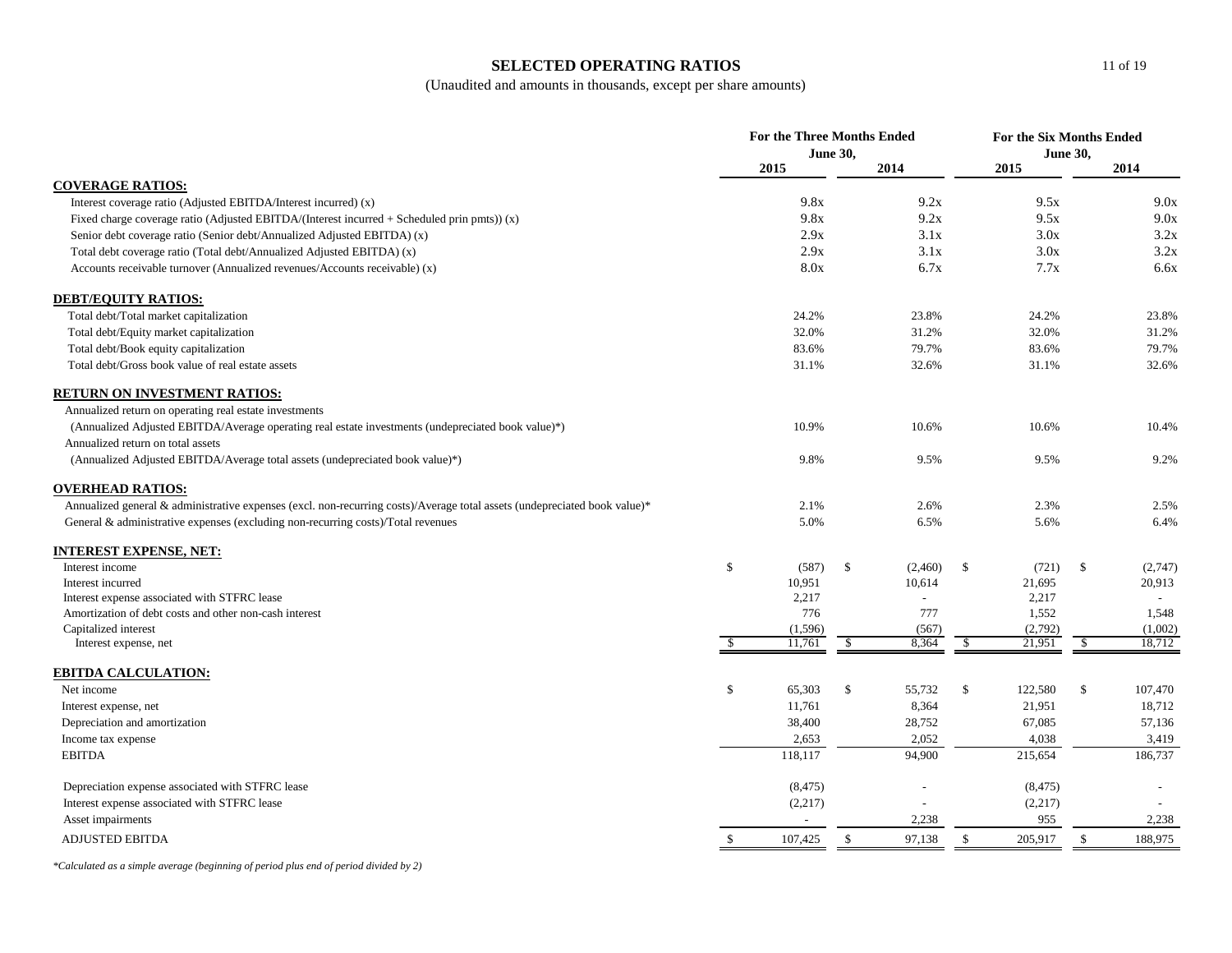### **PARTNER INFORMATION**

(Unaudited)

| <b>CONTRACT RETENTION</b>     |             |        |       |       |        |                 |              |  |  |
|-------------------------------|-------------|--------|-------|-------|--------|-----------------|--------------|--|--|
|                               | <b>2010</b> | 2011   | 2012  | 2013  | 2014   | <b>YTD 2015</b> | <b>TOTAL</b> |  |  |
| <b>OWNED AND MANAGED:</b>     |             |        |       |       |        |                 |              |  |  |
| # of Contracts up for Renewal | 26          | 27     | 22    | 28    | 22     | 12              | 137          |  |  |
| # of Contracts Retained       | 23          | 27     | 21    | 25    | 22     | 9               | 127          |  |  |
| <b>Retention Rate</b>         | 88.5%       | 100.0% | 95.5% | 89.3% | 100.0% | 75.0%           | 92.7%        |  |  |
| <b>MANAGED ONLY:</b>          |             |        |       |       |        |                 |              |  |  |
| # of Contracts up for Renewal | 13          | 10     | 7     | 13    |        | $\overline{c}$  | 52           |  |  |
| # of Contracts Retained       | 11          | 10     | 6     | 11    | 4      | $\bigcap$       | 44           |  |  |
| <b>Retention Rate</b>         | 84.6%       | 100.0% | 85.7% | 84.6% | 57.1%  | 100.0%          | 84.6%        |  |  |
| <b>TOTAL RETENTION RATE</b>   | 87.2%       | 100.0% | 93.1% | 87.8% | 89.7%  | 78.6%           | 90.5%        |  |  |

### **TOP TEN PARTNERS Percentage of Revenue for the Six Months Ended June 30, 2015**



(1) California revenues include rental revenue generated at the California City facility under a lease agreement with the California Department of Corrections and Rehabilitation.

12 of 19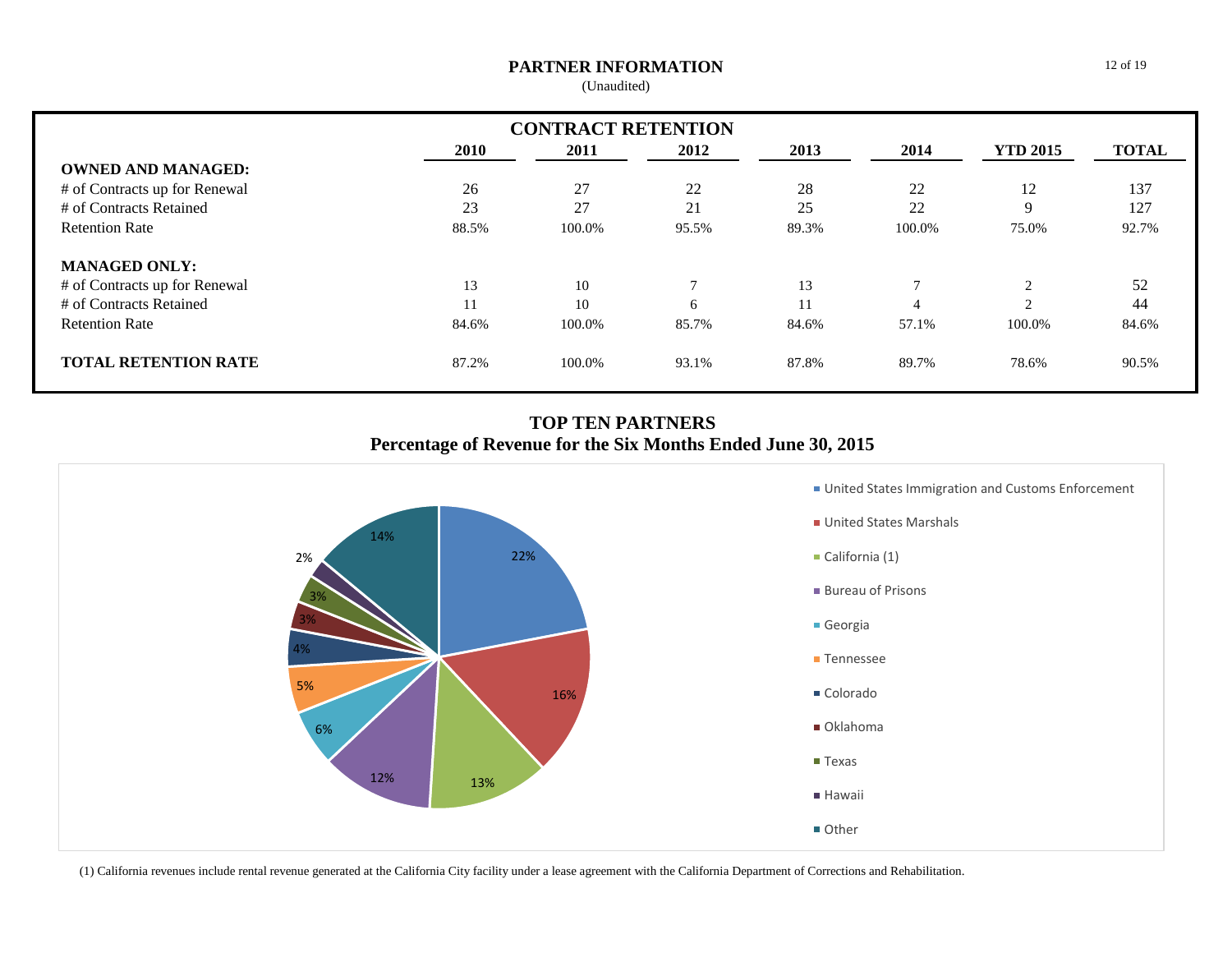### **FACILITY PORTFOLIO** 13 of 19

| <b>Facility Name</b>                                             | Year<br>Constructed/Acquired<br>(A) | <b>Primary Customer</b> | Design<br>Capacity $(B)$ | <b>Security Level</b> | <b>Facility Type</b><br>$\mathbf{C}$ | Term       | Remaining<br><b>Renewal Options</b><br>(D) | Compensated<br>Occupancy % for<br>the Quarter ended<br>6/30/15 |
|------------------------------------------------------------------|-------------------------------------|-------------------------|--------------------------|-----------------------|--------------------------------------|------------|--------------------------------------------|----------------------------------------------------------------|
| <b>Owned and Managed Facilities:</b>                             |                                     |                         |                          |                       |                                      |            |                                            |                                                                |
| Central Arizona Detention Center<br>Florence, Arizona            | 1994, 1998                          | <b>USMS</b>             | 2,304                    | Multi                 | Detention                            | $Sep-18$   | $(2)$ 5 year                               | 139.41%                                                        |
| Eloy Detention Center<br>Eloy, Arizona                           | 1995, 1996                          | ICE                     | 1,500                    | Medium                | Detention                            | Indefinite |                                            | 98.30%                                                         |
| Florence Correctional Center<br>Florence, Arizona                | 1999, 2004                          | <b>USMS</b>             | 1,824                    | Multi                 | Detention                            | $Sep-18$   | $(2)$ 5 year                               | 111.93%                                                        |
| La Palma Correctional Center<br>Eloy, Arizona                    | 2008                                | State of California     | 3,060                    | Medium                | Correctional                         | $Jun-16$   | Indefinite                                 | 94.70%                                                         |
| Red Rock Correctional Center (E)<br>Eloy, Arizona                | 2006                                | State of Arizona        | 1,596                    | Medium                | Correctional                         | $Jan-24$   | $(2)$ 5 year                               | 61.97%                                                         |
| Saguaro Correctional Facility<br>Eloy, Arizona                   | 2007                                | State of Hawaii         | 1,896                    | Medium                | Correctional                         | $Jun-16$   |                                            | 70.86%                                                         |
| <b>CAI Boston Avenue</b><br>San Diego, California                | 2013                                | <b>BOP</b>              | 120                      | Non-secure            | Community<br>Corrections             | $May-16$   |                                            | 98.32%                                                         |
| CAI Ocean View<br>San Diego, California                          | 2013                                | County of San Diego     | 483                      | Non-secure            | Community<br>Corrections             | $Jun-16$   | $(1)$ 1 year                               | 69.34%                                                         |
| San Diego Correctional Facility (F)<br>San Diego, California     | 1999, 2000                          | ICE                     | 1,154                    | Minimum/<br>Medium    | Detention                            | $Jun-17$   | $(2)$ 3 year                               | 84.04%                                                         |
| <b>Bent County Correctional Facility</b><br>Las Animas, Colorado | 1992, 1997, 2008                    | State of Colorado       | 1,420                    | Medium                | Correctional                         | $Jun-16$   |                                            | 96.99%                                                         |
| Crowley County Correctional Facility<br>Olney Springs, Colorado  | 2003, 2004                          | State of Colorado       | 1,794                    | Medium                | Correctional                         | $Jun-16$   |                                            | 83.57%                                                         |
| Huerfano County Correctional Center<br>Walsenburg, Colorado      | 1997                                |                         | 752                      | Medium                | Correctional                         |            |                                            | 0.00%                                                          |
| Kit Carson Correctional Center<br>Burlington, Colorado           | 1998, 2008                          | State of Colorado       | 1,488                    | Medium                | Correctional                         | $Jun-16$   |                                            | 58.37%                                                         |
| Coffee Correctional Facility (G)<br>Nicholls, Georgia            | 1998, 1999, 2010                    | State of Georgia        | 2,312                    | Medium                | Correctional                         | $Jun-16$   | $(18)$ 1 year                              | 113.38%                                                        |
| Jenkins Correctional Center (G)<br>Millen, Georgia               | 2012                                | State of Georgia        | 1,124                    | Medium                | Correctional                         | $Jun-16$   | $(19)$ 1 year                              | 101.76%                                                        |
| McRae Correctional Facility<br>McRae, Georgia                    | 2000, 2002, 2012                    | <b>BOP</b>              | 1,978                    | Medium                | Correctional                         | $Nov-16$   | $(3)$ 2 year                               | 103.72%                                                        |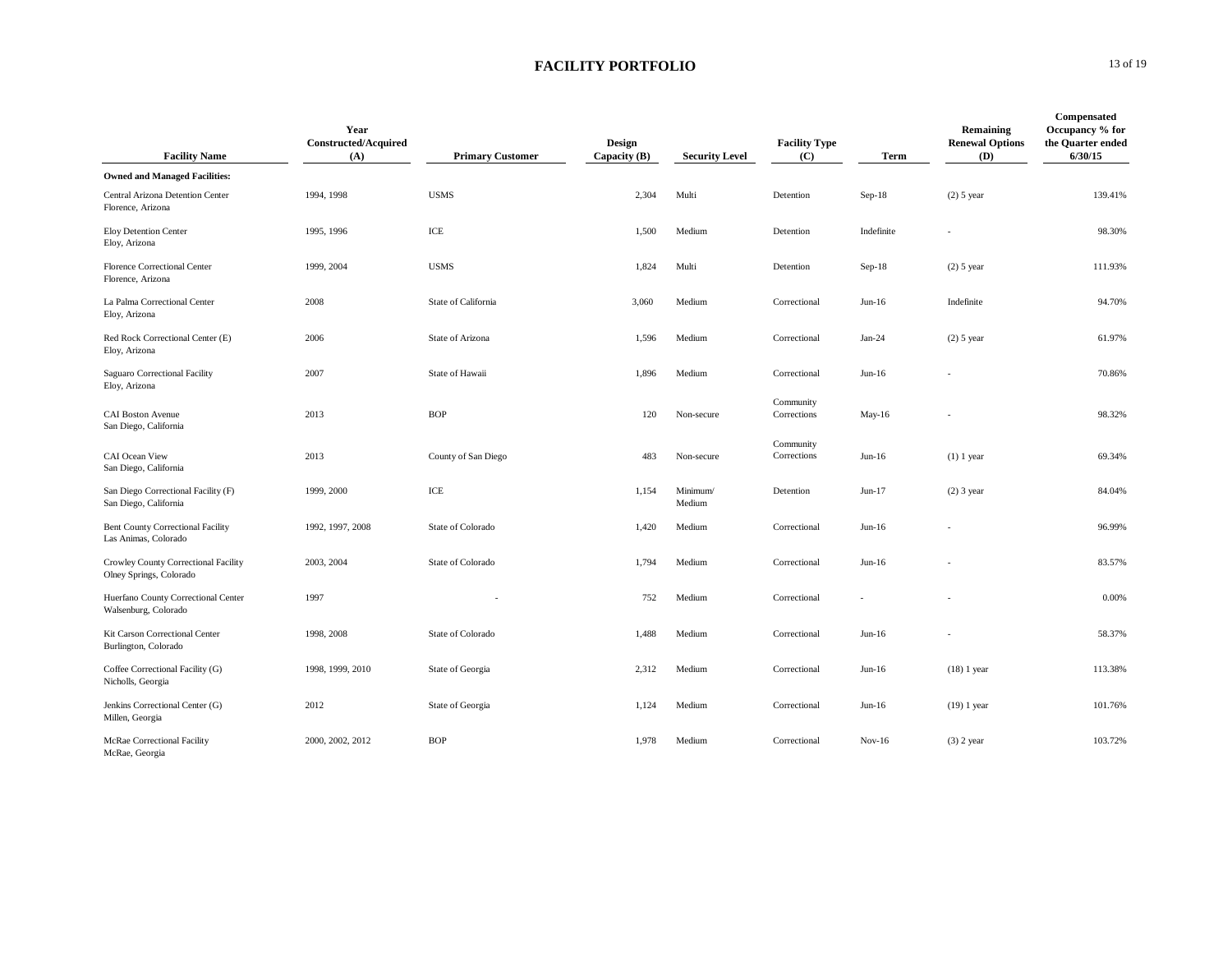### **FACILITY PORTFOLIO** 14 of 19

| <b>Facility Name</b>                                                   | Year<br><b>Constructed/Acquired</b><br>(A) | <b>Primary Customer</b>                 | Design<br>Capacity $(B)$ | <b>Security Level</b> | <b>Facility Type</b><br>(C) | Term       | Remaining<br><b>Renewal Options</b><br>(D) | Compensated<br>Occupancy % for<br>the Quarter ended<br>6/30/15 |
|------------------------------------------------------------------------|--------------------------------------------|-----------------------------------------|--------------------------|-----------------------|-----------------------------|------------|--------------------------------------------|----------------------------------------------------------------|
| <b>Stewart Detention Center</b><br>Lumpkin, Georgia                    | 2004                                       | ICE                                     | 1,752                    | Medium                | Detention                   | Indefinite |                                            | 71.98%                                                         |
| Wheeler Correctional Facility (G)<br>Alamo, Georgia                    | 1998, 1999, 2010                           | State of Georgia                        | 2,312                    | Medium                | Correctional                | $Jun-16$   | $(18)$ 1 year                              | 113.37%                                                        |
| <b>Leavenworth Detention Center</b><br>Leavenworth, Kansas             | 1992, 2000, 2004,<br>2008                  | <b>USMS</b>                             | 1,033                    | Maximum               | Detention                   | $Dec-16$   | $(2)$ 5 year                               | 85.82%                                                         |
| Lee Adjustment Center (H)<br>Beattyville, Kentucky                     | 1998                                       | State of Vermont                        | 816                      | Minimum/<br>Medium    | Correctional                |            |                                            | 34.04%                                                         |
| Marion Adjustment Center<br>St. Mary, Kentucky                         | 1998                                       |                                         | 826                      | Minimum/<br>Medium    | Correctional                |            |                                            | 0.00%                                                          |
| Otter Creek Correctional Center (I)<br>Wheelwright, Kentucky           | 1998                                       |                                         | 656                      | Minimum/<br>Medium    | Correctional                |            |                                            | 0.00%                                                          |
| Prairie Correctional Facility<br>Appleton, Minnesota                   | 1991                                       |                                         | 1,600                    | Medium                | Correctional                |            |                                            | 0.00%                                                          |
| <b>Adams County Correctional Center</b><br>Adams County, Mississippi   | 2008                                       | <b>BOP</b>                              | 2,232                    | Medium                | Correctional                | $Jul-17$   | $(1)$ 2 year                               | 104.34%                                                        |
| Tallahatchie County Correctional Facility (J)<br>Tutwiler, Mississippi | 2000, 2007, 2008                           | State of California                     | 2,672                    | Medium                | Correctional                | $Jun-16$   | Indefinite                                 | 89.82%                                                         |
| Crossroads Correctional Center (K)<br>Shelby, Montana                  | 1999                                       | State of Montana                        | 664                      | Multi                 | Correctional                | $Jun-15$   | $(2)$ 2 year                               | 104.08%                                                        |
| Nevada Southern Detention Center<br>Pahrump, Nevada                    | 2010                                       | Office of the Federal Detention Trustee | 1,072                    | Medium                | Detention                   | $Sep-15$   | $(3)$ 5 year                               | 71.91%                                                         |
| Elizabeth Detention Center<br>Elizabeth, New Jersey                    | 1963                                       | ICE                                     | 300                      | Minimum               | Detention                   | $Sep-15$   | $(6)$ 1 year                               | 95.48%                                                         |
| Cibola County Corrections Center<br>Milan, New Mexico                  | 1994, 1999                                 | <b>BOP</b>                              | 1,129                    | Medium                | Correctional                | $Sep-16$   | $(2)$ 2 year                               | 97.84%                                                         |
| New Mexico Women's Correctional Facility<br>Grants, New Mexico         | 1989, 2000                                 | State of New Mexico                     | 596                      | Multi                 | Correctional                | $Sep-15$   | 9 months                                   | 125.66%                                                        |
| <b>Torrance County Detention Facility</b><br>Estancia, New Mexico      | 1990, 1997                                 | <b>USMS</b>                             | 910                      | Multi                 | Detention                   | Indefinite |                                            | 85.57%                                                         |
| Lake Erie Correctional Institution (L)<br>Conneaut, Ohio               | 2011                                       | State of Ohio                           | 1,798                    | Medium                | Correctional                | $Jun-32$   | Indefinite                                 | 97.05%                                                         |
| Northeast Ohio Correctional Center (M)<br>Youngstown, Ohio             | 1997                                       | <b>USMS</b>                             | 2,016                    | Medium                | Correctional                | $Dec-16$   | $(1)$ 2 year                               | 67.42%                                                         |
| Cimarron Correctional Facility (N)<br>Cushing, Oklahoma                | 1997, 2008                                 | State of Oklahoma                       | 1,692                    | Medium                | Correctional                | $Jun-15$   | $(4)$ 1 year                               | 97.14%                                                         |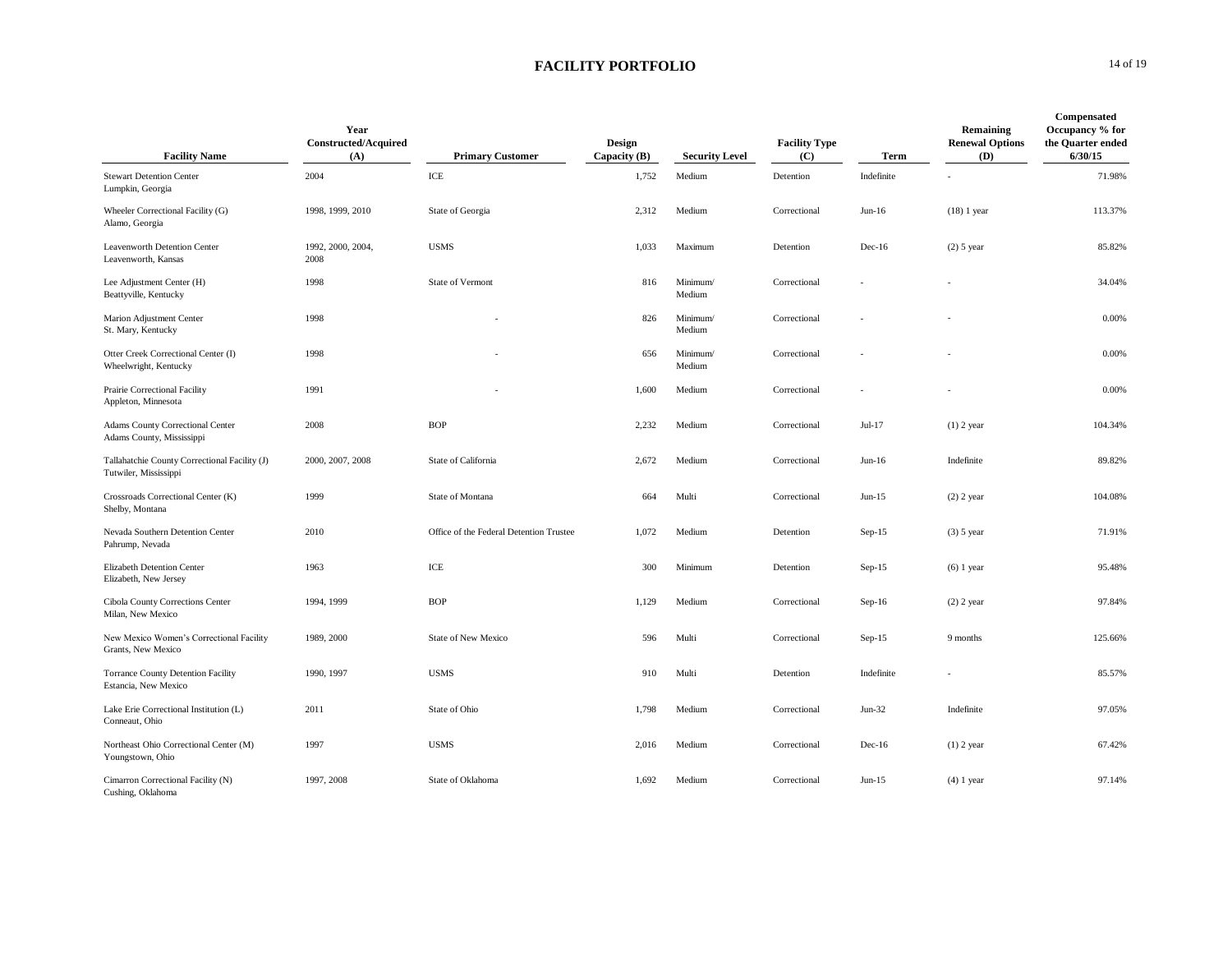### **FACILITY PORTFOLIO** 15 of 19

| <b>Facility Name</b>                                                                     | Year<br><b>Constructed/Acquired</b><br>(A) | <b>Primary Customer</b>   | Design<br>Capacity $(B)$ | <b>Security Level</b> | <b>Facility Type</b><br>(C) | Term      | Remaining<br><b>Renewal Options</b><br>(D) | Compensated<br>Occupancy % for<br>the Quarter ended<br>6/30/15 |
|------------------------------------------------------------------------------------------|--------------------------------------------|---------------------------|--------------------------|-----------------------|-----------------------------|-----------|--------------------------------------------|----------------------------------------------------------------|
| Davis Correctional Facility (N)<br>Holdenville, Oklahoma                                 | 1996, 2008                                 | State of Oklahoma         | 1,670                    | Medium                | Correctional                | $Jun-15$  | $(4)$ 1 year                               | 99.60%                                                         |
| Diamondback Correctional Facility<br>Watonga, Oklahoma                                   | 1998, 2000                                 |                           | 2,160                    | Medium                | Correctional                |           |                                            | 0.00%                                                          |
| North Fork Correctional Facility<br>Sayre, Oklahoma                                      | 1998, 2007                                 | State of California       | 2,400                    | Medium                | Correctional                | $Jun-16$  | Indefinite                                 | 90.95%                                                         |
| West Tennessee Detention Facility<br>Mason, Tennessee                                    | 1990, 1996                                 | <b>USMS</b>               | 600                      | Multi                 | Detention                   | $Sep-15$  | $(7)$ 2 year                               | 47.48%                                                         |
| Shelby Training Center<br>Memphis, Tennessee                                             | 1986, 1995                                 |                           | 200                      | Secure                |                             |           |                                            | 0.00%                                                          |
| Whiteville Correctional Facility (O)<br>Whiteville, Tennessee                            | 1998                                       | <b>State of Tennessee</b> | 1,536                    | Medium                | Correctional                | $Jun-16$  |                                            | 97.78%                                                         |
| <b>Eden Detention Center</b><br>Eden, Texas                                              | 1995                                       | <b>BOP</b>                | 1,422                    | Medium                | Correctional                | Apr- $17$ |                                            | 100.25%                                                        |
| <b>Houston Processing Center</b><br>Houston, Texas                                       | 1984, 2005                                 | ICE                       | 1,000                    | Medium                | Detention                   | Mar- $16$ |                                            | 84.50%                                                         |
| Laredo Processing Center<br>Laredo, Texas                                                | 1985, 1990                                 | ICE                       | 258                      | Minimum/<br>Medium    | Detention                   | $Jun-18$  |                                            | 106.74%                                                        |
| Webb County Detention Center<br>Laredo, Texas                                            | 1998                                       | <b>USMS</b>               | 480                      | Medium                | Detention                   | $Nov-17$  |                                            | 91.93%                                                         |
| T. Don Hutto Residential Center<br>Taylor, Texas                                         | 1997                                       | ICE                       | 512                      | Medium                | Detention                   | $Jan-20$  | Indefinite                                 | 96.46%                                                         |
| South Texas Family Residential Center<br>Dilley, Texas                                   | 2014                                       | ICE                       | 2,400                    | Non-secure            | Residential                 | $Sep-18$  |                                            | 100.00%                                                        |
| D.C. Correctional Treatment Facility (P)<br>Washington D.C.                              | 1997                                       | District of Columbia      | 1,500                    | Medium                | Detention                   | $Jan-17$  | $\overline{\phantom{a}}$                   | 39.21%                                                         |
| Total design capacity for Owned and Managed Facilities (47 Owned and Managed Facilities) |                                            |                           | 65,019                   |                       |                             |           |                                            | 82.8%                                                          |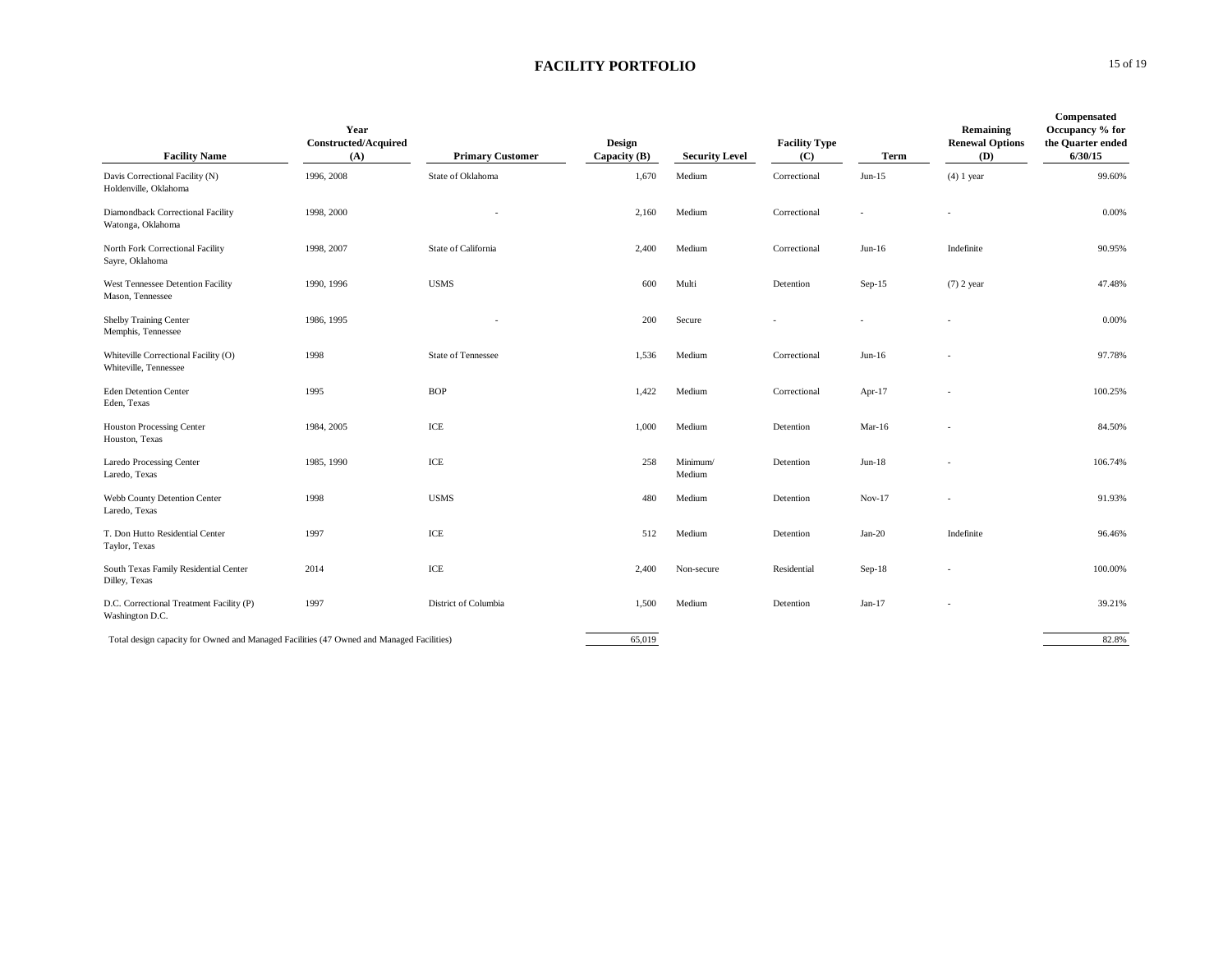### **FACILITY PORTFOLIO** 16 of 19

| <b>Facility Name</b>                                                                            | Year<br><b>Constructed/Acquired</b><br>(A) | <b>Primary Customer</b>   | <b>Design</b><br>Capacity $(B)$ | <b>Security Level</b> | <b>Facility Type</b><br>(C) | Term      | Remaining<br><b>Renewal Options</b><br>(D) | Compensated<br>Occupancy % for<br>the Quarter ended<br>6/30/15 |
|-------------------------------------------------------------------------------------------------|--------------------------------------------|---------------------------|---------------------------------|-----------------------|-----------------------------|-----------|--------------------------------------------|----------------------------------------------------------------|
| <b>Managed Only Facilities:</b>                                                                 |                                            |                           |                                 |                       |                             |           |                                            |                                                                |
| <b>Citrus County Detention Facility</b><br>Lecanto, Florida                                     | 1992, 2007                                 | Citrus County, FL         | 760                             | Multi                 | Detention                   | $Sep-20$  | Indefinite                                 | 76.85%                                                         |
| Lake City Correctional Facility<br>Lake City, Florida                                           | 1997, 2005                                 | State of Florida          | 893                             | Secure                | Correctional                | $Jun-16$  | Indefinite                                 | 98.85%                                                         |
| Marion County Jail<br>Indianapolis, Indiana                                                     | 1997, 2005                                 | Marion County, IN         | 1,030                           | Multi                 | Detention                   | $Dec-17$  | $(1)$ 10 year                              | 99.51%                                                         |
| Winn Correctional Center (Q)<br>Winnfield, Louisiana                                            | 1990, 1992, 1996                           | State of Louisiana        | 1,538                           | Medium/<br>Maximum    | Correctional                |           |                                            | 95.97%                                                         |
| <b>Silverdale Facilities</b><br>Chattanooga, Tennessee                                          | 1985, 1997, 1998,<br>2005, 2008            | Hamilton County, TN       | 1,046                           | Multi                 | Detention                   | Apr- $16$ |                                            | 85.80%                                                         |
| South Central Correctional Center<br>Clifton, Tennessee                                         | 1992, 1994, 1995,<br>2005                  | <b>State of Tennessee</b> | 1,676                           | Medium                | Correctional                | $Jun-16$  | $(1)$ 2 year                               | 98.54%                                                         |
| Metro-Davidson County Detention Facility<br>Nashville, Tennessee                                | 1992, 1995, 2011                           | Davidson County, TN       | 1,348                           | Multi                 | Detention                   | $Jan-20$  |                                            | 67.85%                                                         |
| Hardeman County Correctional Facility<br>Whiteville, Tennessee                                  | 1997                                       | State of Tennessee        | 2,016                           | Medium                | Correctional                | $May-17$  |                                            | 97.69%                                                         |
| <b>Bartlett State Jail</b><br>Bartlett, Texas                                                   | 1995                                       | <b>State of Texas</b>     | 1,049                           | Minimum/<br>Medium    | Correctional                | Aug- $15$ | $(1)$ 2 year                               | 99.02%                                                         |
| Bradshaw State Jail<br>Henderson, Texas                                                         | 1995                                       | <b>State of Texas</b>     | 1,980                           | Minimum/<br>Medium    | Correctional                | Aug-15    | $(1)$ 2 year                               | 98.94%                                                         |
| Lindsey State Jail<br>Jacksboro, Texas                                                          | 1995                                       | <b>State of Texas</b>     | 1,031                           | Minimum/<br>Medium    | Correctional                | Aug- $15$ | $(1)$ 2 year                               | 93.22%                                                         |
| Willacy State Jail<br>Raymondville, Texas                                                       | 1995                                       | <b>State of Texas</b>     | 1,069                           | Minimum/<br>Medium    | Correctional                | Aug- $15$ | $(1)$ 2 year                               | 99.96%                                                         |
| Total design capacity for Managed Only Facilities (12 Managed Only Facilities)                  |                                            |                           | 15,436                          |                       |                             |           |                                            | 93.5%                                                          |
| Total design capacity for All Owned and Managed and Managed Only Facilities as of June 30, 2015 |                                            |                           | 80,455                          |                       |                             |           |                                            | 84.9%                                                          |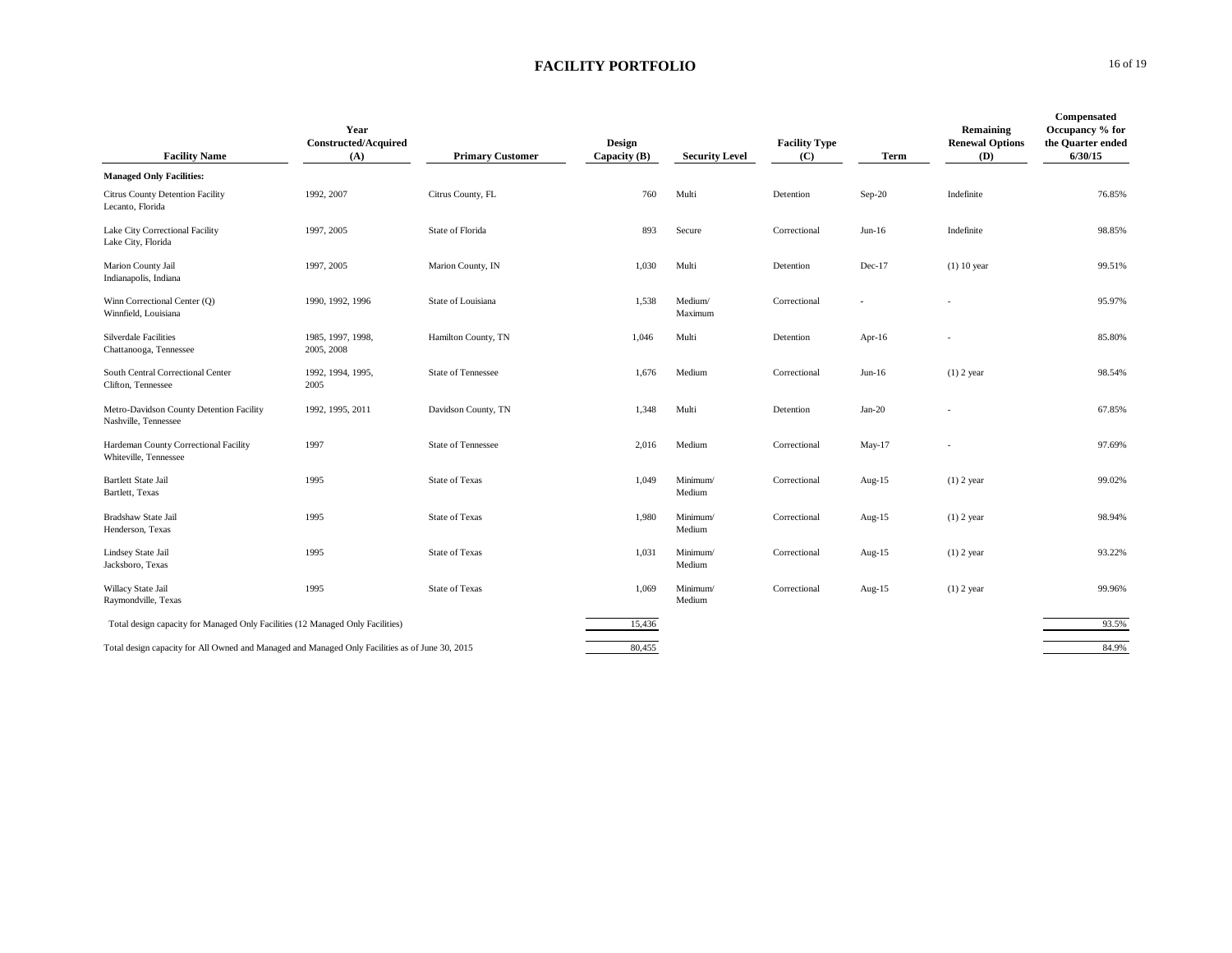#### **FACILITY PORTFOLIO** 17 of 19

| <b>Facility Name</b>                                               | Year<br><b>Constructed/Acquired</b><br>(A) | <b>Primary Customer</b> | Design<br>Capacity $(B)$ | <b>Security Level</b> | <b>Facility Type</b><br>(C) | Term      | Remaining<br><b>Renewal Options</b><br>(D) | <b>Compensated</b><br>Occupancy % for<br>the Quarter ended<br>6/30/15 |
|--------------------------------------------------------------------|--------------------------------------------|-------------------------|--------------------------|-----------------------|-----------------------------|-----------|--------------------------------------------|-----------------------------------------------------------------------|
| <b>Leased Facilities:</b>                                          |                                            |                         |                          |                       |                             |           |                                            |                                                                       |
| California City Correctional Center<br>California City, California | 1999                                       | <b>CDCR</b>             | 2,560                    | Medium                | Owned/Leased                | $Dec-16$  | Indefinite                                 | 100.00%                                                               |
| Leo Chesney Correctional Center<br>Live Oak, California            | 1989                                       | GEO Group               | 240                      | Minimum               | Owned/Leased                | $Sep-15$  | $\overline{\phantom{a}}$                   | 100.00%                                                               |
| Bridgeport Pre-Parole Transfer Facility<br>Bridgeport, Texas       | 1995                                       | <b>MTC</b>              | 200                      | Medium                | Owned/Leased                | Aug- $15$ | $(1)$ 2 year                               | 100.00%                                                               |
| Total design capacity for Leased Facilities (3 Facilities)         |                                            |                         | 3,000                    |                       |                             |           |                                            | 100.00%                                                               |
| <b>Total Portfolio</b>                                             |                                            |                         | 83,455                   |                       |                             |           |                                            | 85.4%                                                                 |
| <b>Less Idle Facilities:</b>                                       |                                            |                         | (6, 194)                 |                       |                             |           |                                            | 0.0%                                                                  |
| <b>Total Portfolio, Excluding Idle Facilities</b>                  |                                            |                         | 77,261                   |                       |                             |           |                                            | 92.3%                                                                 |

#### **Expansion and Development Projects:**

| <b>Facility Name</b>                                             | <b>Estimated Completion</b> | <b>Potential Customer(s)</b> | Design<br>Capacity (B) | Project<br><b>Description</b> | <b>Estimated</b><br>Total<br>Investment<br>(in millions) | Spent through<br>6/30/15<br>(in millions) |
|------------------------------------------------------------------|-----------------------------|------------------------------|------------------------|-------------------------------|----------------------------------------------------------|-------------------------------------------|
| <b>Otay Mesa Detention Center</b><br>San Diego, California       | Third quarter 2015          | ICE                          | 1,492                  | New owned facility            | $$153.0 - $157.0$                                        | \$147.1                                   |
| Trousdale Turner Correctional Center<br>Hartsville, Tennessee    | Fourth quarter 2015         | State of Tennessee           | 2,552                  | New owned facility            | $$140.0 - $145.0$                                        | \$114.0                                   |
| Projected Design Capacity for Expansion and Development Projects |                             |                              | 4,044                  |                               |                                                          |                                           |

(A) The year constructed/acquired represents the initial date of acquisition or completion of construction of the facility, as well as significant additions to the facility that occurred at a later date. (B) Design capacity measures the number of beds, and accordingly, the number of offenders each facility is designed to accommodate. Facilities housing detainees on a short term basis may exceed the original intended design capacity due to the lower level of services required by detainees in custody for a brief period. From time to time, we may evaluate the design capacity of our facilities based on the customers using the facilities, and the ability to reconfigure space with minimal capital outlays. We believe design capacity is an appropriate measure for evaluating prison operations, because the revenue generated by each facility is based on a per diem or monthly rate per inmate housed at the facility paid by the corresponding contracting governmental entity.

(C) We manage numerous facilities that have more than a single function (i.e., housing both long-term sentenced adult prisoners and pre-trial detainees). The primary functional categories into which facility types are identified was determined by the relative size of prisoner populations in a particular facility on June 30, 2015. If, for example, a 1,000-bed facility housed 900 adult prisoners with sentences in excess of one year and 100 pre-trial detainees, the primary functional category to which it would be assigned would be that of correction facilities and not detention facilities. It should be understood that the primary functional category to which multi-user facilities are assigned may change from time to time.

(D) Remaining renewal options represents the number of renewal options, if applicable, and the remaining term of each option renewal.

(E) Pursuant to the terms of a contract awarded by the state of Arizona in September 2012, the state of Arizona has an option to purchase the Red Rock facility at any time during the term of the contract, including extensi amortization schedule starting with the fair market value and decreasing evenly to zero over the twenty year term.

(F) The facility is subject to a ground lease with the County of San Diego. Upon expiration of the lease in December 2015, ownership of the facility automatically reverts to the County of San Diego. During the second half transfer the offenders at this facility to a new facility we are constructing in Otay Mesa, California.

(G) The facility is subject to a purchase option held by the Georgia Department of Corrections, or GDOC, which grants the GDOC the right to purchase the facility for the lesser of the facility's depreciated book value, as defined, or fair market value at any time during the term of the contract between us and the GDOC.

(H) During May 2015, the state of Vermont announced that it elected to not renew the contract that would have allowed for Vermont's continued use of this facility. The contract expired on June 30, 2015.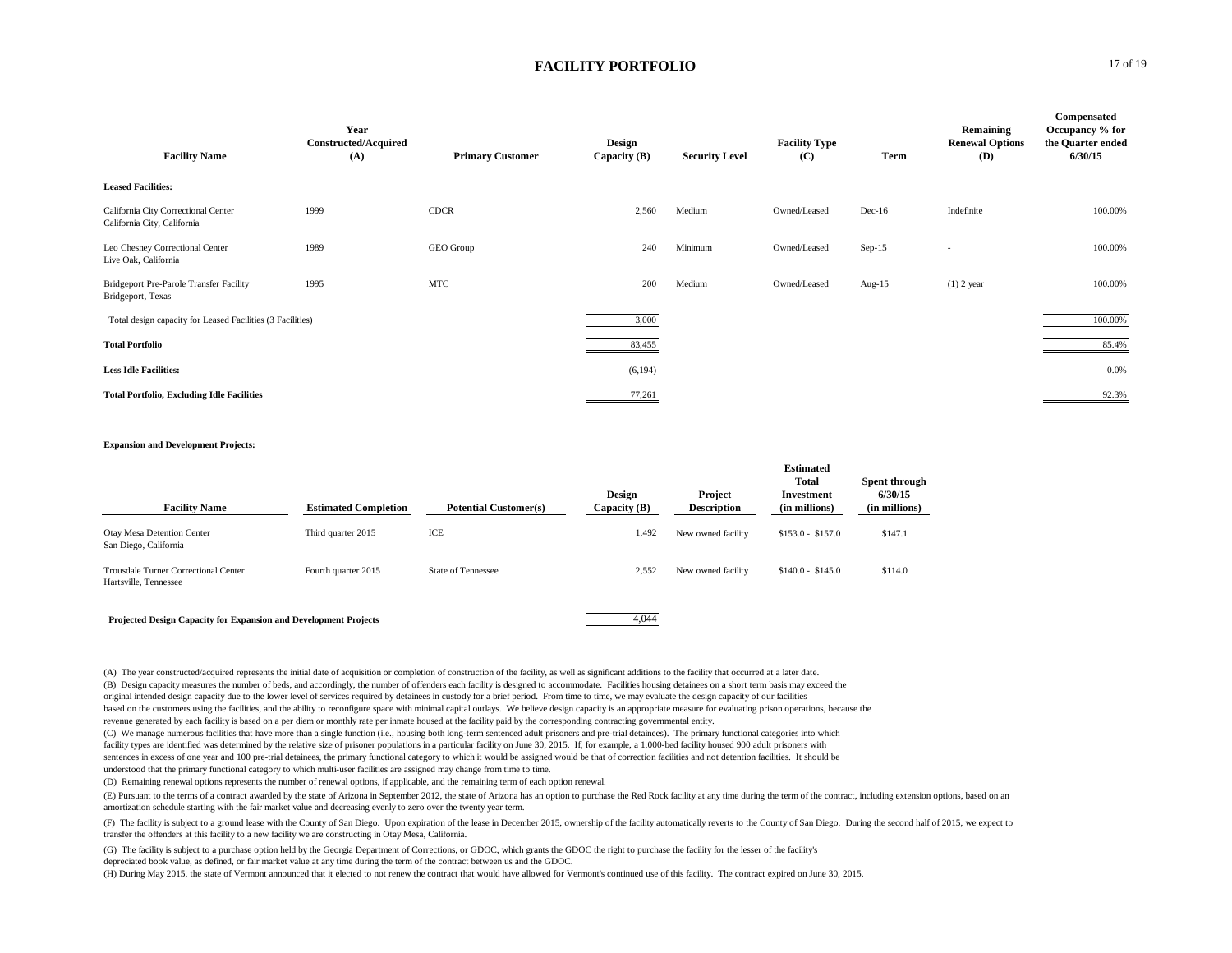#### **FACILITY PORTFOLIO** 18 of 19

|                      |                             |                         |               |                       |                      |      |                        | Compensated       |
|----------------------|-----------------------------|-------------------------|---------------|-----------------------|----------------------|------|------------------------|-------------------|
|                      | Year                        |                         |               |                       |                      |      | Remaining              | Occupancy % for   |
|                      | <b>Constructed/Acquired</b> |                         | <b>Design</b> |                       | <b>Facility Type</b> |      | <b>Renewal Options</b> | the Quarter ended |
| <b>Facility Name</b> | (А                          | <b>Primary Customer</b> | Capacity (B)  | <b>Security Level</b> |                      | Term | (D)                    | 6/30/15           |

(I) In late January 2012, the governor of Kentucky submitted his proposed budget which included the transfer of the inmates held at our Otter Creek Correctional Center to a facility owned by the Commonwealth of Kentucky by The facility is subject to a deed of conveyance with the city of Wheelwright, KY which includes provisions that would allow assumption of ownership by the city of Wheelwright under the following occurrences: (1) we cease t more than two years, (2) our failure to maintain at least one employee for a period of sixty consecutive days, or (3) a conversion to a maximum security facility based upon classification by the Kentucky Corrections Cabine entered into an agreement with the city of Wheelwright that extends the reversion by up to two years in exchange for \$20,000 per month or until we resume operations, as defined in the agreement.

(J) The facility is subject to a purchase option held by the Tallahatchie County Correctional Authority which grants Tallahatchie County Correctional Authority the right to purchase the facility at

any time during the contract at a price generally equal to the cost of the premises less an allowance for amortization originally over a 20 year period. The amortization period was extended through 2050 in connection with an expansion completed during the fourth quarter of 2007.

(K) The State of Montana has an option to purchase the facility generally at any time during the term of the contract with us at fair market value less the sum of a pre-determined

portion of per-diem payments made to us by the state of Montana.

(L) The state of Ohio has the irrevocable right to repurchase the facility before we may resell the facility to a third party, or if we become insolvent or are unable to meet our obligations under the management contract w price generally equal to the fair market value, as defined in the Real Estate Purchase Agreement.

(M) During December 2014, we were notified by the BOP that it elected not to renew its contract at this facility upon the scheduled expiration in May 2015. We expect to continue to house USMS detainees at this facility pur contract that expires December 31, 2016, while we continue to market the space that became available.

(N) The facility is subject to a purchase option held by the Oklahoma Department of Corrections, or ODC, which grants the ODC the right to purchase the facility at its fair market value at any time.

(O) The state of Tennessee has the option to purchase the facility in the event of our bankruptcy, or upon an operational or financial breach, as defined, at a price equal to the book value, as defined.

(P) The District of Columbia has the right to purchase the facility at any time during the term of the contract at a price generally equal to the present value of the remaining lease payments for

the premises. Upon expiration of the lease in 2017, ownership of the facility automatically reverts to the District of Columbia.

(Q) In early April 2015, we provided notice to the state of Louisiana that we will cease management of this facility within 180 days, in accordance with the notice provisions of the contract.